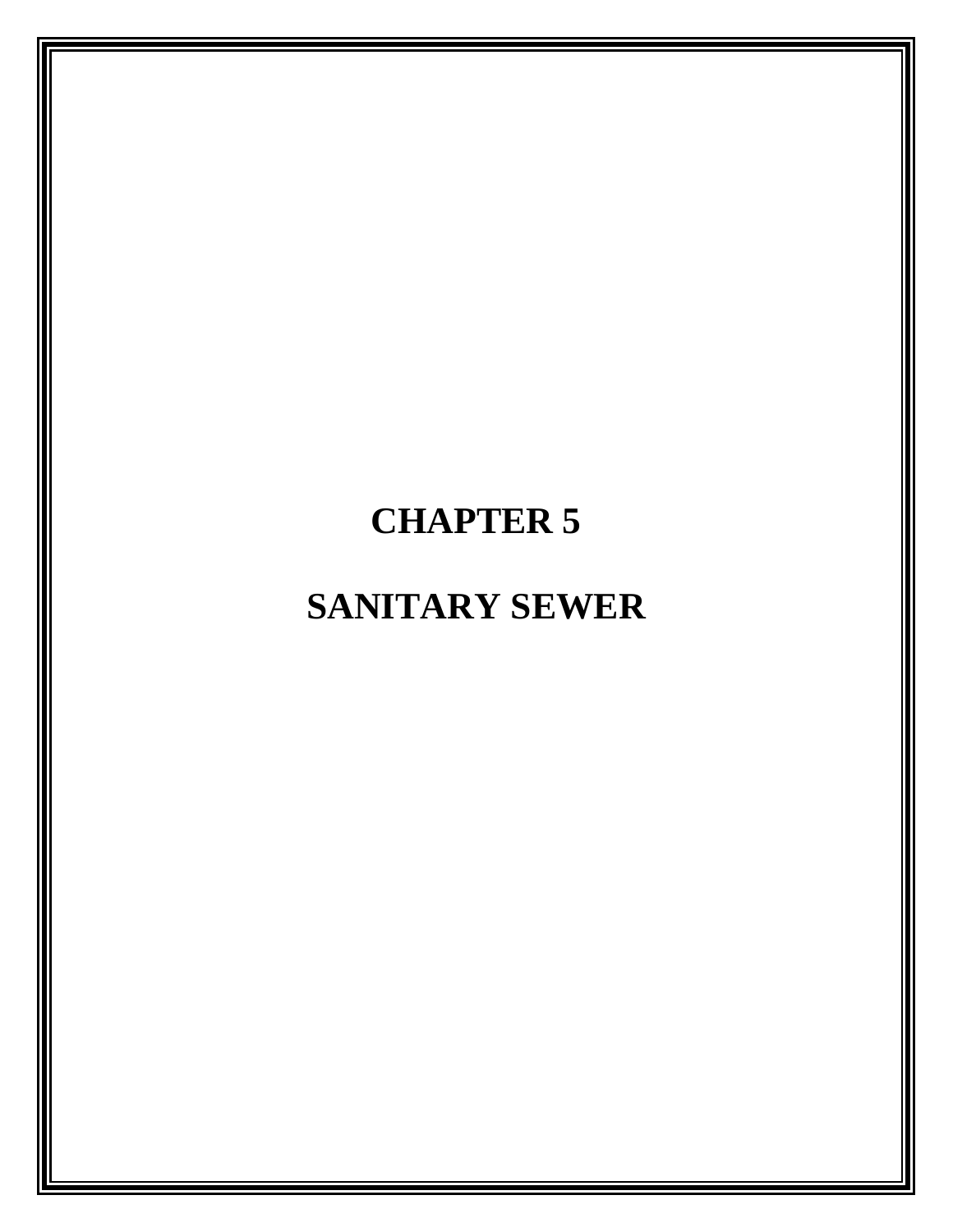# **TABLE OF CONTENTS**

| 5-1.07 HORIZONTAL SEPARATION FROM OTHER UTILITIES |  |  |
|---------------------------------------------------|--|--|
| 5-1.08 VERTICAL SEPARATION FROM OTHER UTILITIES5  |  |  |
|                                                   |  |  |
|                                                   |  |  |
|                                                   |  |  |
|                                                   |  |  |
|                                                   |  |  |
|                                                   |  |  |
|                                                   |  |  |
|                                                   |  |  |
|                                                   |  |  |
|                                                   |  |  |
|                                                   |  |  |
|                                                   |  |  |
|                                                   |  |  |
|                                                   |  |  |
|                                                   |  |  |
|                                                   |  |  |
|                                                   |  |  |
|                                                   |  |  |
|                                                   |  |  |
|                                                   |  |  |
|                                                   |  |  |
|                                                   |  |  |
|                                                   |  |  |
|                                                   |  |  |
|                                                   |  |  |
|                                                   |  |  |
|                                                   |  |  |
|                                                   |  |  |
|                                                   |  |  |
|                                                   |  |  |
|                                                   |  |  |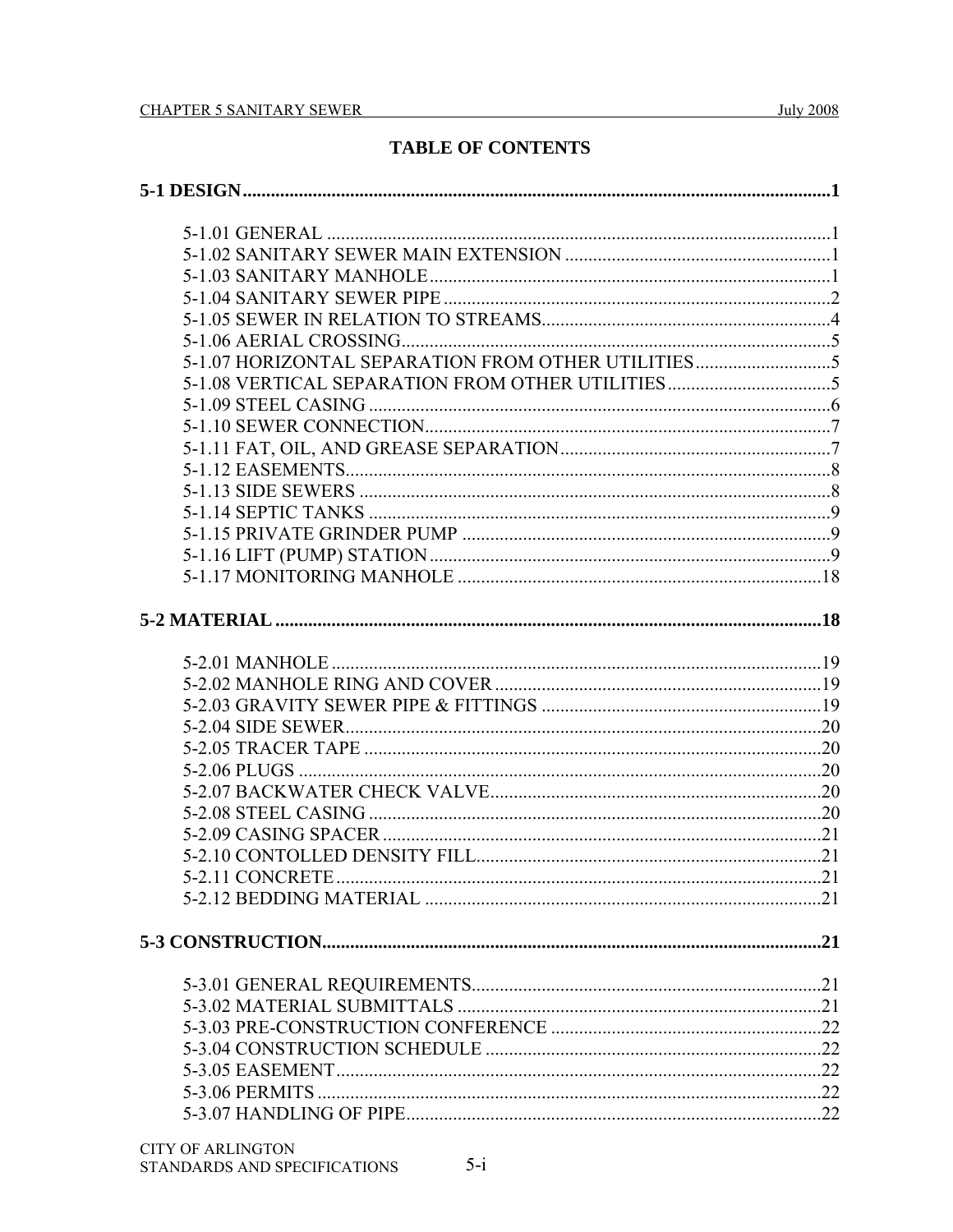|                                                       | 23  |
|-------------------------------------------------------|-----|
|                                                       | 23  |
|                                                       | .23 |
|                                                       | 24  |
|                                                       | 24  |
|                                                       | 24  |
|                                                       | .24 |
|                                                       | .25 |
|                                                       | .26 |
|                                                       | .26 |
|                                                       | .26 |
|                                                       | .30 |
|                                                       | 35  |
| 5-3.21 CLEANOUT.                                      | .36 |
|                                                       | 37  |
|                                                       | 37  |
| 5-3.24 LIFT (PUMP) STATIONS                           | 37  |
| 5-3.25 SPECIFICATIONS NOT COVERED BY THESES STANDARDS | 37  |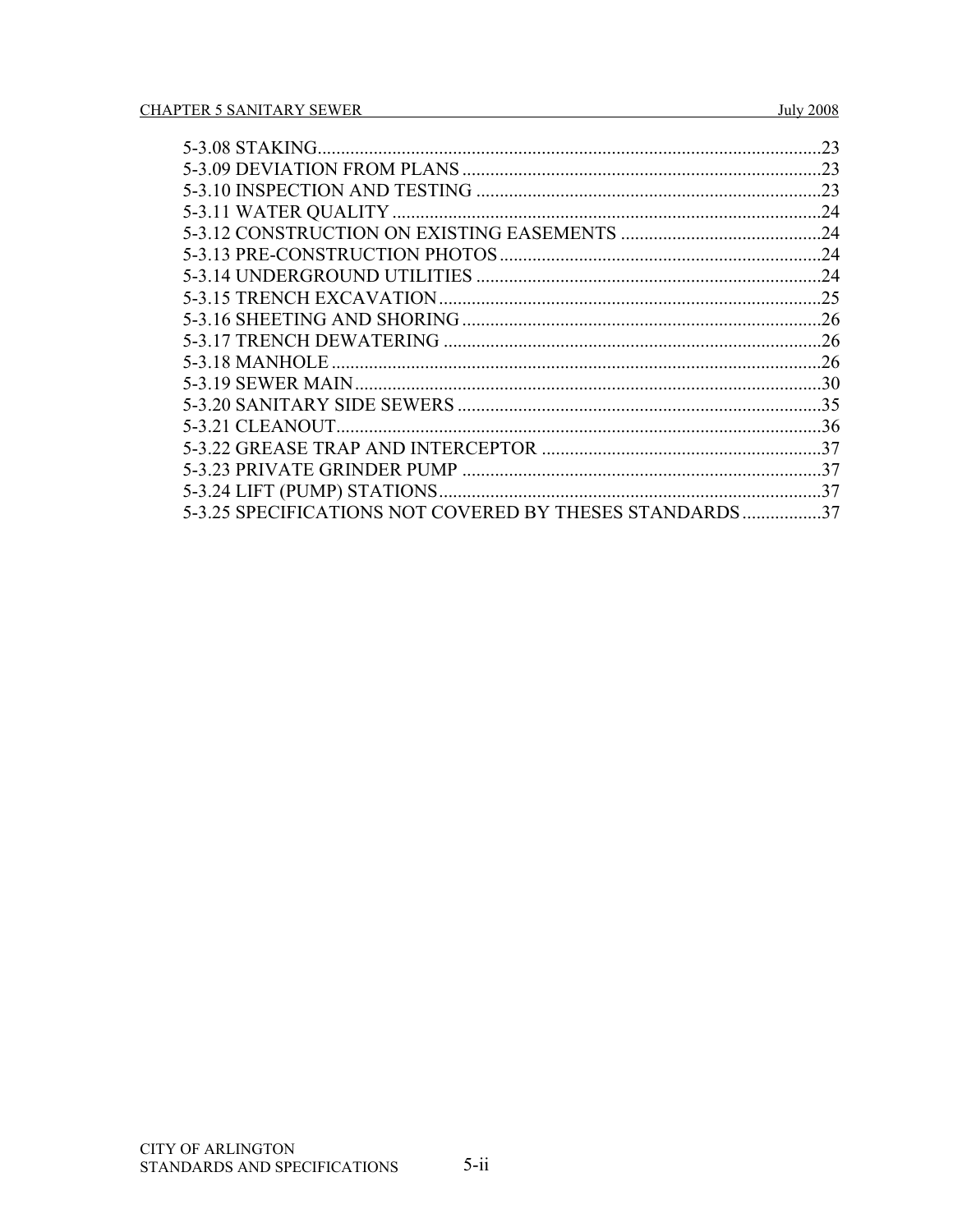# **5-1 DESIGN**

## **5-1.01 GENERAL**

All sanitary sewer mains, manholes, side sewers, and other sanitary sewer facilities shall be designed and constructed in accordance with the latest edition of the *"Criteria for Sewage Work Design"* published by the *Washington State Department of Ecology*, the WSDOT/APWA Standards Specifications, and these Standards.

## **5-1.02 SANITARY SEWER MAIN EXTENSION**

A sanitary sewer main extension shall be required when the property does not front a sewer main. The sewer main shall be extended 5 feet beyond the farthest edge(s) of the property, or as directed by the City Engineer. The sanitary sewer shall be sized for the ultimate development of the tributary area and match the City's Sanitary Sewer Comprehensive Plan. The City may require the installation of a larger size main if the City determines that it is needed to meet the requirement for future service. Sewer main replacement and upgrade shall be required when the existing sewer main is not adequate for the proposed use. Such criteria used to determine adequacy include but are not limited to age, pipe diameter, type, and conditions of existing sewer mains. If the proposed development requires pump station and/or force main upgrade, it shall be done at the Developer's expense. The extent of the improvements shall be extended from the project to a point where the system is deemed reliable. The improvements shall be consistent with the City's Design Standards for new construction and must be approved by the City Engineer.

If the Developer's project directly benefits other property owners, the Developer may enter into a reimbursement agreement with the City per AMC Chapter 12.32.

# **5-1.03 SANITARY MANHOLE**

#### *Manhole Location*

Sanitary sewer manholes shall be located so that the center of the frames and covers shall be in the middle of the traveled lanes on the west or south side of the street center lines, or as directed by the City to make sure frames and covers are not located in the tire track of a traveled lane. If sanitary sewers are in easements, they shall be in the middle of the easements and parallel to the easement lines unless otherwise directed by the City Engineer.

Sanitary manholes shall be installed at the end of each line; all changes in grade, size, or alignment; all intersections; and at distances not greater than 400 feet.

#### *Drop Manhole*

Drop manholes may be allowed if a sanitary sewer extension has no possibility of future extension to avoid unnecessary construction costs. See Standard Detail SS-060.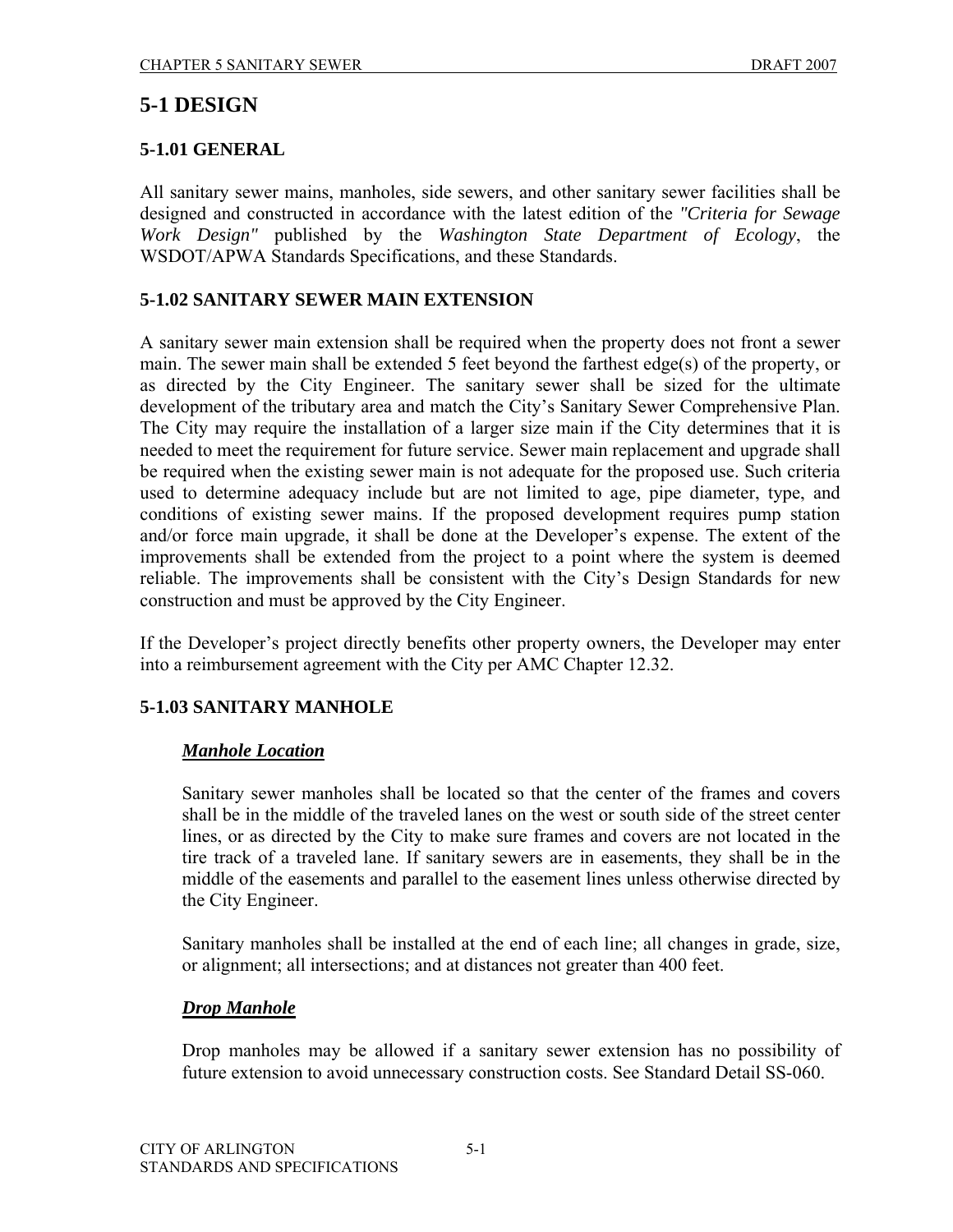## *Manhole Diameter*

The sanitary manhole diameter depends on sizes, location and number of holes for pipes. The minimum diameter of manholes shall be 48 inches. Larger diameters are required for larger diameter sewers. The maximum pipe size is 12 inches for 48 inch manholes, 24 inches for 54 inch manholes, 36 inches for 72 inch manholes, and 48 inches for 96 inch manholes.

The minimum distance between cutout holes is 8 inch (48 inch or 54 inch manholes) and 12 inches (72 inch or 96 inch manholes) measured on the inside of the manhole. The cutout hole size is equal to the outer pipe diameter plus manhole wall thickness. A minimum access diameter of 24 inches shall be provided. See City Standard Details SS-010 and SS-015.

## *Manhole Depth*

The minimum sanitary manhole depth shall be 7 feet. The minimum depth of flat-top manholes may be used with the approval of the City. Where depths are more than 25 feet, the manhole base slabs shall be designed by a Professional Structural Engineer licensed in the State of Washington.

## *Manhole Inverts*

Drop in invert elevation across the manhole shall typically be from 0.1 to 0.2 feet. Maximum allowable drop in invert elevation across the manhole shall be 2.0 feet.

Where a side sewer connects to a manhole, the invert of the side sewer shall be equal to or above the main sewer crown, but not to exceed 18 inches above the invert of the main sewer.

# *Clean-Out*

Cleanouts are not an acceptable substitute for manholes. This rule does not apply to 6 inch building sewers. Clean-out location and spacing for building sewers are governed by Section 5-1.13 in these Standards.

# **5-1.04 SANITARY SEWER PIPE**

#### *Sewer Pipe Sizing*

No public gravity sewer conveying raw wastewater shall be less than 8 inches in diameter. The pipe diameter and slope shall be selected to obtain the greatest practical velocities to minimize settling problems. Oversize sewers will not be approved to justify flatter slopes.

New sewer mains shall be designed so that, under ultimate development, peak flow including inflow/infiltration (I/I) shall not exceed 50% capacity of the main. Existing sewer mains shall have peak flow of 75% capacity of the main.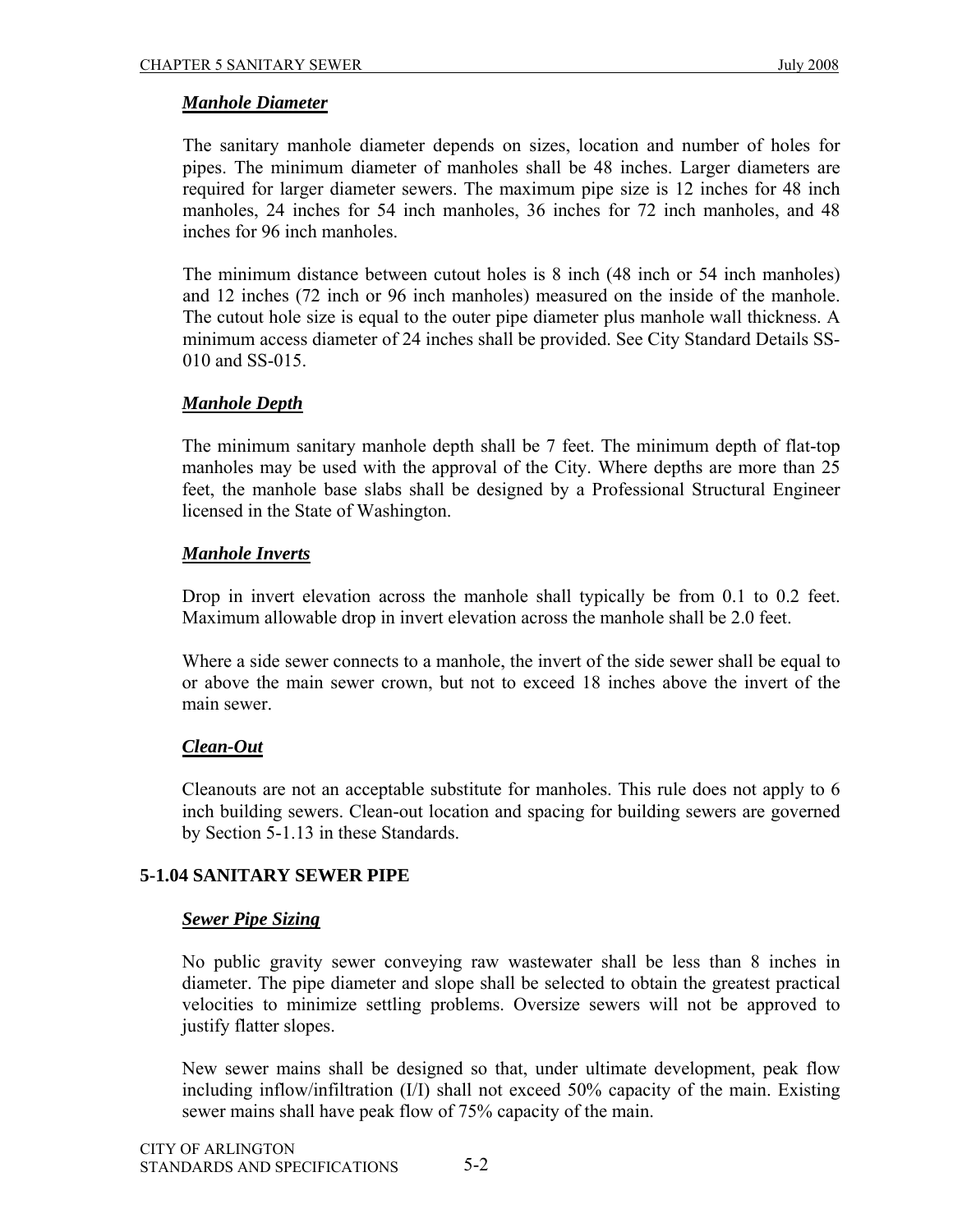No storm drainage connections shall be made to the City's sanitary sewer system.

## *Pipe Material*

Sanitary sewer pipe shall be SDR 35 PVC conforming to ASTM 3034 where invert depths are from 5 feet to 14 feet. When invert depths are shallower than 5 feet or deeper than 14 feet, Class 52 ductile iron pipe (DIP) epoxy coated or AWWA C900 PVC pipe shall be used. If the depth exceeds 14 feet on any portion of the pipe segment, the entire segment between manholes must be DIP or C900 including side sewers.

## *Sewer Depth*

In general, gravity sewers should be sufficiently deep to receive wastewater from basements. Gravity sewers should also be sufficiently deep to benefit future developments. The minimum depth of gravity sewer is 5 feet.

## *Slope*

Sanitary sewers shall be laid with uniform slope between manholes. All sanitary sewers shall be designed and constructed to give mean velocities of not less than 2.0 feet per second when flowing full, based on Manning's Formula using an "N" value of 0.013. The following are the minimum slopes, however, slopes greater than these are desirable.

| <b>Sewer Pipe</b><br><b>Diameter</b> | <b>Minimum Slope</b>     |
|--------------------------------------|--------------------------|
| (inches)                             | (% or feet per 100 feet) |
| 4                                    | 2.00                     |
| 6                                    | 1.00                     |
| 8                                    | 0.40                     |
| 10                                   | 0.28                     |
| 12                                   | 0.22                     |
| 15                                   | 0.15                     |
| 18                                   | 0.12                     |
| 21                                   | 0.10                     |
| 24                                   | 0.08                     |
| 27                                   | 0.07                     |
| 30                                   | 0.06                     |
| 36                                   | 0.05                     |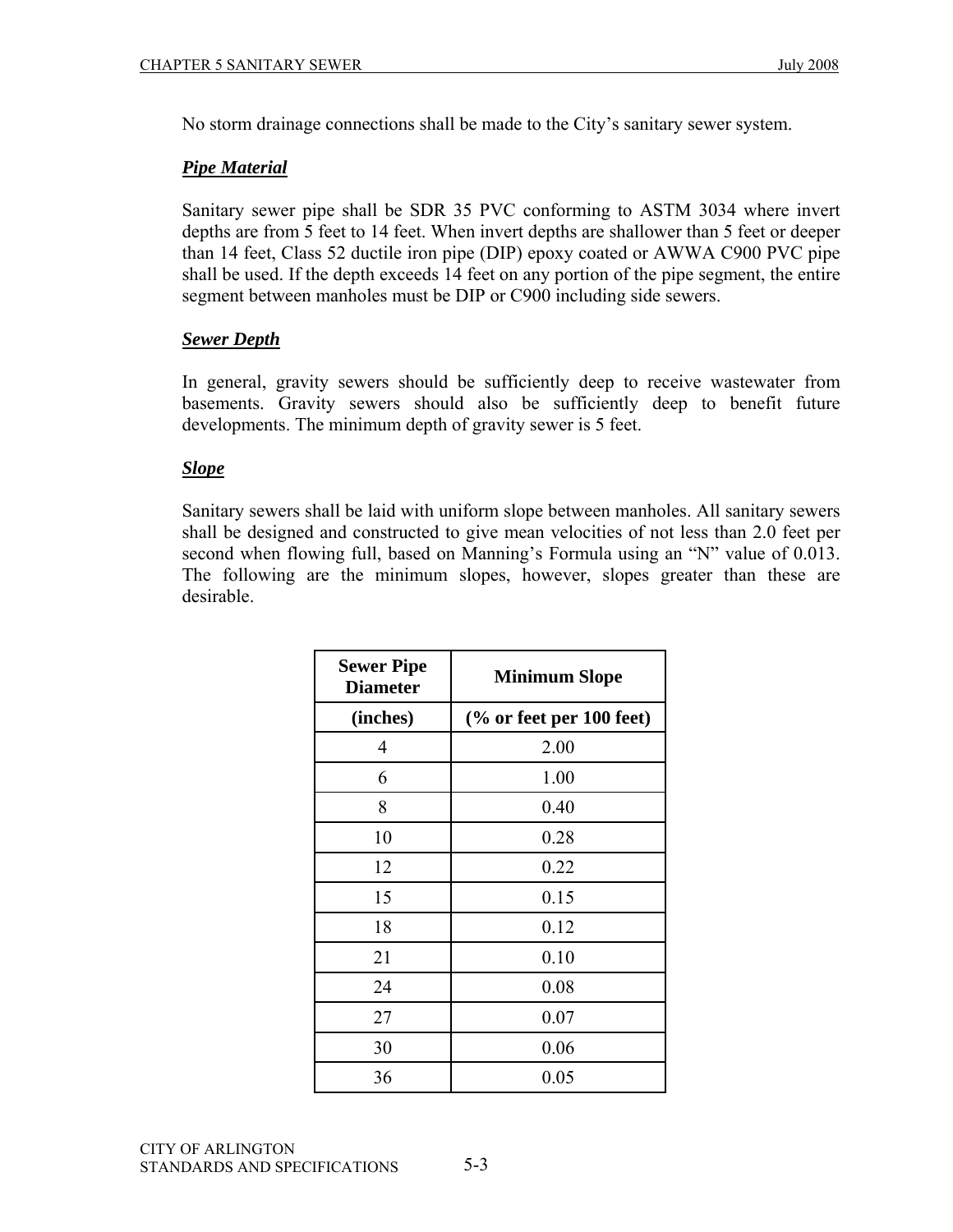Maximum sewer main slope shall not induce velocities greater than 10 feet per second under daily peak flows.

Pipe anchor blocks shall be installed where the pipe slope exceeds 20%. Each pipe length shall have one anchor block and they shall be spaced at 20 foot on center.

Timber baffle or hill holders shall be required on unpaved slopes that exceed 20%, with minimum spacing of 20 feet on center.

# *Alignment*

In general, sanitary sewers 24 inches or smaller shall be laid with straight alignment between manholes. Curvilinear alignment of sewer larger than 24 inches may be considered on a case-by-case basis, providing compression joints are specified and the specific pipe manufacturer's maximum allowable pipe joint deflection limits are not exceeded. Curvilinear sewers shall be limited to simple curves which start and end at manholes. When curvilinear sewers are proposed, minimum slopes required in these Standards must be increased accordingly to provide a recommended minimum velocity of 2.0 feet per second when flowing full.

## *Changes in Pipe Size*

Where a smaller sewer main joins a larger one, the invert of the larger sewer main at the manhole should be lowered sufficiently to maintain the same energy gradient. An approximate method for securing these results is to place the crowns of both sewers at the same elevation.

#### **5-1.05 SEWER IN RELATION TO STREAMS**

Sanitary sewers crossing streams shall be designed to cross the stream as nearly perpendicular to the stream flow as possible and shall be free from change in grade. Sewer systems shall be designed to minimize the number of stream crossings.

Sanitary sewers located along streams shall be located outside of the stream bed and sufficiently away from the stream to provide for future possible stream widening and to prevent pollution by siltation during construction. Sanitary sewer structures shall not interfere with the free discharge of flood flows of the stream.

The top of all sewers entering or crossing streams shall be at sufficient depth below the natural bottom of the stream bed to protect the sewer line. In general, the following cover requirements shall be met.

- 1) A minimum of 1 foot of cover above the top of the casing pipe if the sewer is located in rock;
- 2) A minimum of 5 feet of cover above the top of the casing pipe in other material.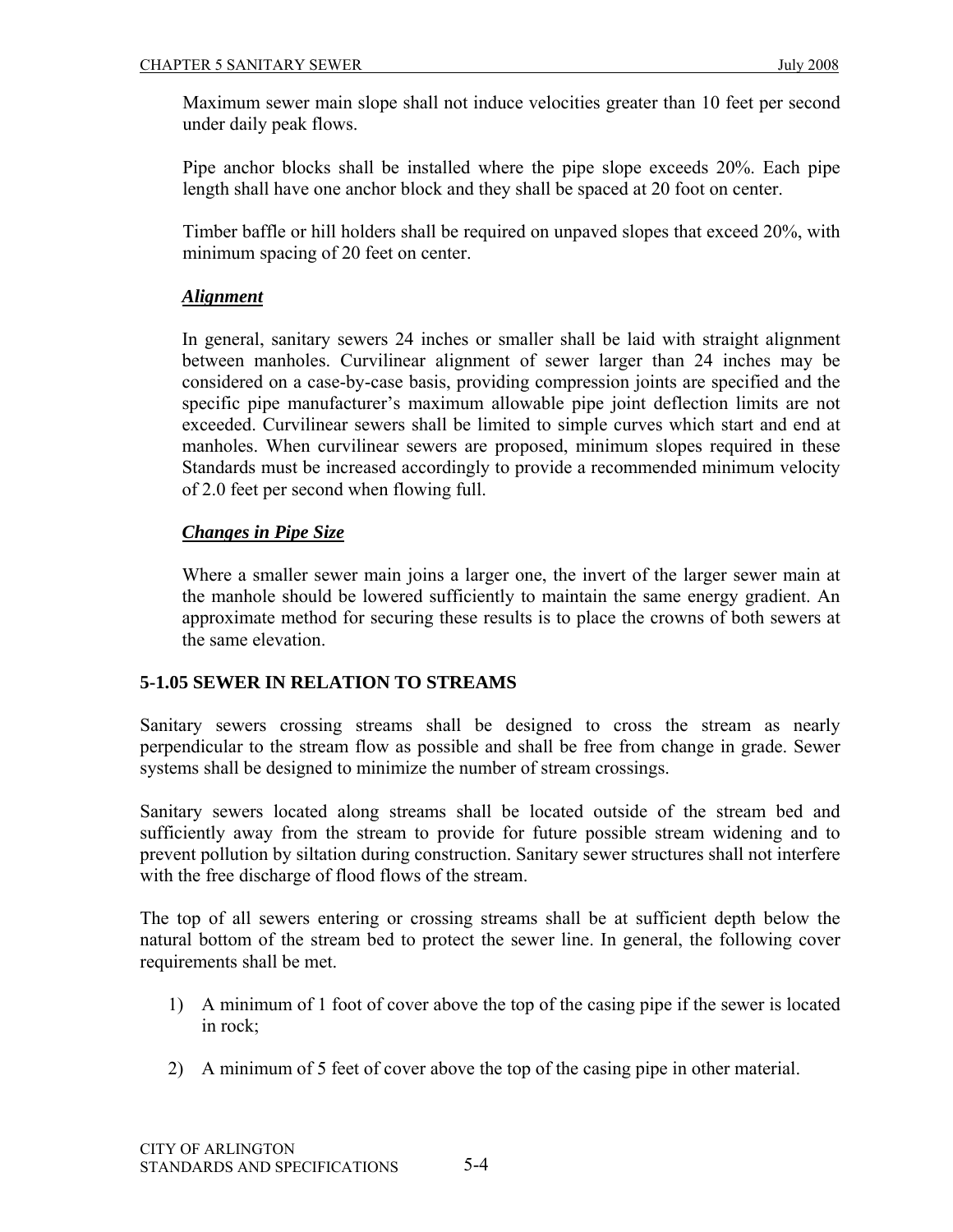# **5-1.06 AERIAL CROSSING**

Supports shall be provided for all joints in sanitary sewer for aerial stream crossing. The supports shall be designed to prevent frost heave, overturning, and settlement.

Precautions against freezing, such as insulation and increased slope, shall be provided. Expansion joints shall be provided between above ground and below ground sewers.

For aerial stream crossings, the impact of flood waters and debris shall be considered. The bottom of the pipe shall be placed no lower than the elevation of the 100 year flood. Ductile iron pipe with mechanical joints is required.

# **5-1.07 HORIZONTAL SEPARATION FROM OTHER UTILITIES**

Sanitary sewer mains shall be laid at least 10 feet horizontally from any existing or proposed water main. The distance shall be measured edge to edge. In cases where it is not practical to maintain a 10 foot separation, the City may allow deviation on a case-by-case basis using DOE criteria. Side sewer and water service lines shall have minimum horizontal clearances of 10 feet unless otherwise approved by the City Engineer.

| Cable                  |                 |
|------------------------|-----------------|
| Gas                    |                 |
| Power                  | $10^{\circ}$    |
| Storm drain            | $\varsigma$     |
| Telephone, Fiber optic | 10 <sup>2</sup> |
| Water                  |                 |

#### **Horizontal clearances from sanitary sewers:**

# **5-1.08 VERTICAL SEPARATION FROM OTHER UTILITIES**

Sewers crossing water mains shall be laid to provide a minimum vertical distance of 18 inches between the outside of the sewer and the outside of the water main. The City prefers the water main to be above the sewer main. Where a sewer crosses a water main, one full length of water pipe (18 feet minimum) shall be used with the pipe centered over the sewer for maximum joint separation. When the above conditions cannot be met, the City has the right to approve a variance, but shall require that the sewer be constructed of ductile iron pipe and be pressure tested before being activated, and/or be encased as directed by the City Engineer. DOE criteria will also apply.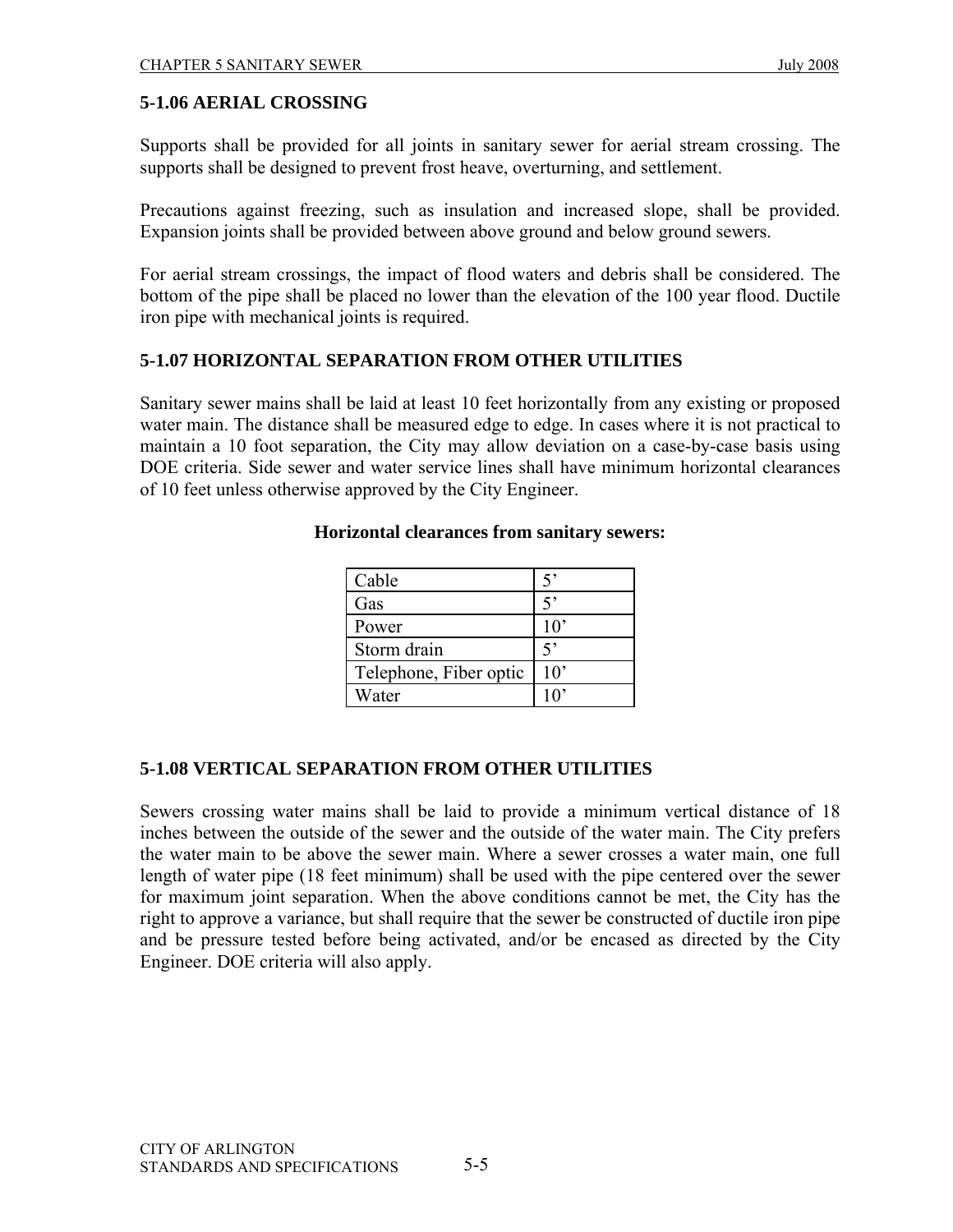| Cable                  |  |
|------------------------|--|
| Gas                    |  |
| Power                  |  |
| Storm drain            |  |
| Telephone, Fiber optic |  |
| Water                  |  |

#### **Vertical clearances from sanitary sewer:**

#### **5-1.09 STEEL CASING**

Sewer pipe shall be encased in a steel or ductile iron casing when crossing under improvements where the ability to remove and replace pipe without disturbance to the improvement is needed. Casings are required when:

- 1) Crossing under rockeries over 5 feet high;
- 2) Crossing under retaining wall footings over 5 feet wide;
- 3) Crossing under reinforced earth retaining walls;
- 4) Crossing under streams or wetlands; and
- 5) Crossing under railways and highways.

Casings shall extend a minimum of 5 feet past each edge of the structure, or a distance equal to the depth of pipe, whichever is greater. The carrier pipe shall be supported by casing spacers per City Standard Detail W-230. The minimum vertical clearance between the bottom of the wall (or footing) and top of the pipe (or casing) shall be 2 feet. The pipe trench at the casing shall be backfilled with gravel backfill material when the vertical clearance is less than 3 feet.

Ductile iron pipe shall be encased in a steel casing when crossing under a railroad or highway where open cut is not allowed. Casings shall extend a minimum of six feet (6') beyond the edges of the right-of-way if not owned by the City. The casing pipe and carrier pipe shall be installed in accordance with the applicable Federal, State and local regulations. In the case of railroad crossings, the project shall also comply with regulations established by the railroad company. Casing spacers shall be placed under the carrier pipe to ensure approximate centering within the casing pipe and to prevent damage during installation. Voids between all steel casings and native soil shall be pressure grouted. The Design Engineer shall refer to the City Standard Detail W-230.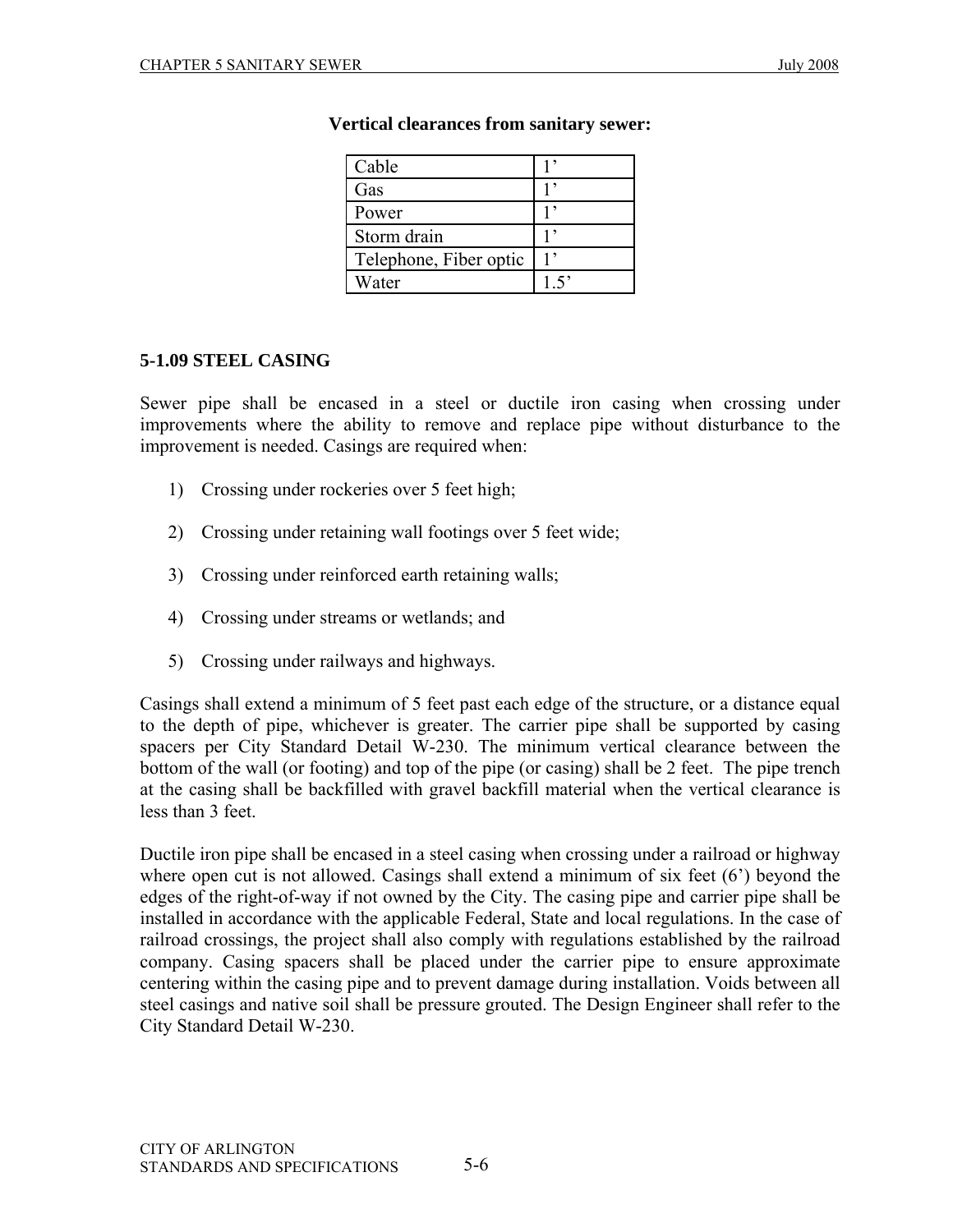# **5-1.10 SEWER CONNECTION**

A side sewer shall be connected to the sewer main with a 6 inch tee connection or at a manhole. Where an existing side sewer stub is not available, a ROMAC tapping tee or core drilled INSERT-A-TEE is required for an existing sewer main. See City Standard Detail SS-100.

All new sanitary sewer mains (8 inches and larger) shall connect to existing sewer mains at manholes. If an existing manhole is not available, a new saddle manhole on existing sewer is required per the City Standard Detail SS-020.

The Design Engineer shall check that the existing manhole diameter is adequate to accommodate the new sewer mains. If not, the existing manhole shall be upgraded at the Developer's expenses. If the existing manhole access is less than 24 inches in diameter, and/or concentric cone (manhole over 7 feet deep), the manhole shall be upgraded to include new 24 inch ring and cover and/or eccentric cone.

At the connection to the existing sewer system, new sewer connections shall be physically plugged until all tests have been completed and the City approves the removal of the plugs.

## **5-1.11 FAT, OIL, AND GREASE SEPARATION**

#### *Oil/Water Separator*

An oil/water separator is required whenever an industrial or commercial business generates or has the potential to generate fats, oils, or greases exceeding 100 milligrams per liter which will be discharged to the sanitary sewer system. An oil/water separation device shall be installed on the private property by the property owner. Water discharged from any oil/water separator to the sanitary sewer system shall not contain more than 100 milligrams per liter of fats, oils or greases.

The oil/water separator shall be covered with removable sections. Access and inspection covers, weighing not more than 30 lbs., with suitable hand holds, are to be provided directly above the inspection "tee" and oil/grit collection compartments.

Only wastewater from floor drains and covered parking areas shall drain to the separator. The location and design shall eliminate the possibility of stormwater reaching the separator.

The separator shall be located within 20 feet from the driveway for access by maintenance vehicles.

A sampling tee shall be located on the outlet with a minimum 18 inch drop below the invert. Access to the separator shall be available for inspection and compliance determination sampling at all times.

When pre-treatment is no longer required, the inlet and outlet pipes shall be permanently plugged, the separation chambers pumped out, and the vault removed, or filled with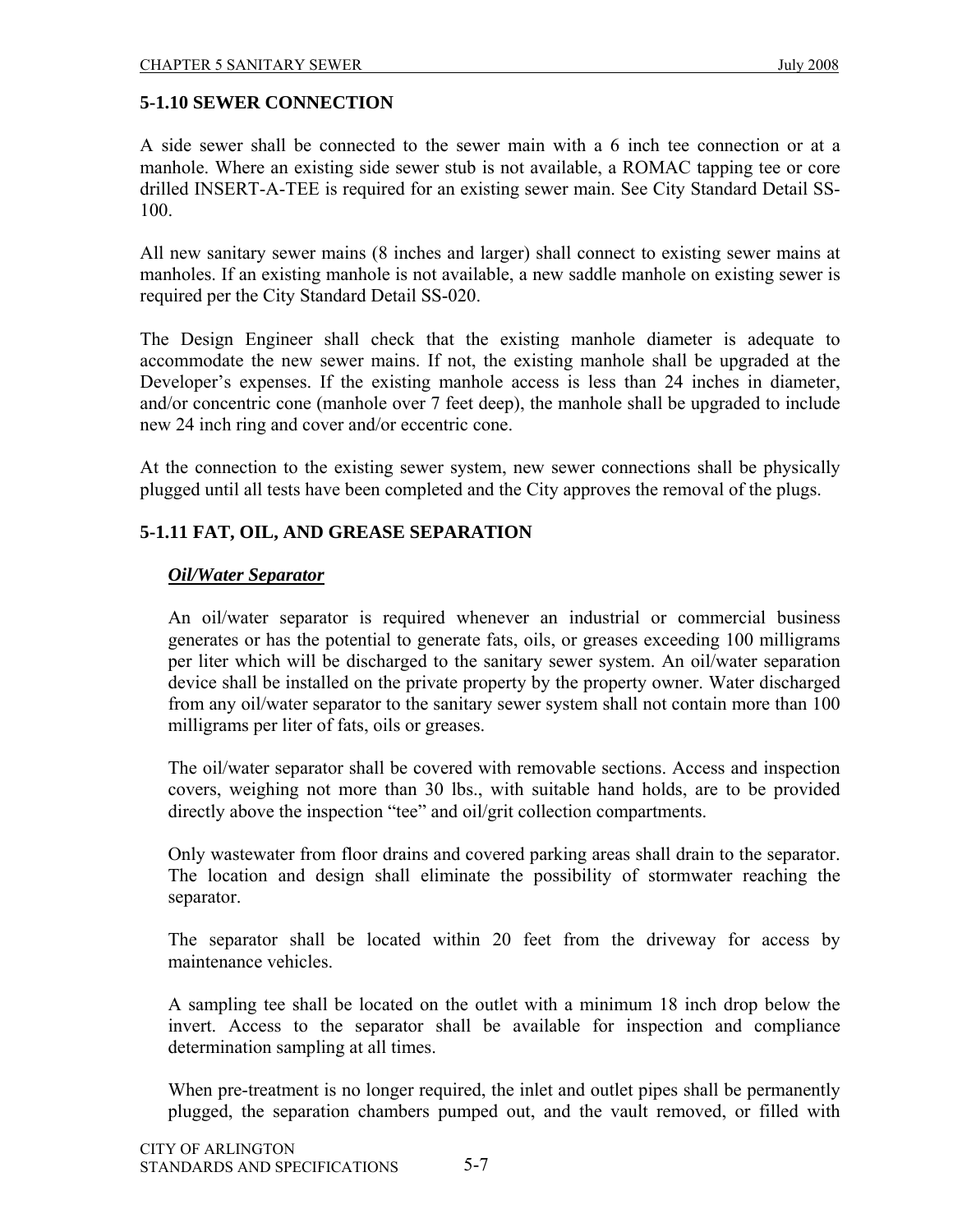compacted crushed rock or controlled density fill.

## *Grease Interceptor*

The size and design of grease interceptors and hydromechanical grease interceptors (HGI's) shall conform to the Uniform Plumbing Code and shall be approved by the City Building Official after review by the Utilities Division. The interceptor shall be located on private property outside the building within 20 feet of driveway for access by maintenance vehicles. An HGI may be located inside the building, and shall remain privately owned, maintained at the owner's or occupant's expense. A maintenance program must be submitted and approved that includes maintenance, testing requirements and reporting intervals. These facilities shall be available for the inspection by City Utilities crews any time with a 24 hour verbal notification to the occupant or property owner, or as allowed by the discharge agreement.

When pre-treatment is no longer required, the inlet and outlet pipes shall be permanently plugged, the separation chambers pumped out, and the vault removed, or filled with compacted crushed rock or controlled density fill.

# **5-1.12 EASEMENTS**

All public sanitary sewer mains, manholes, air valves, lift stations, and other appurtenances not in public right-of-way shall have easements designated on submitted plans to provide the City with permanent access to these facilities, as well as easements for future sewer extension, as required. The width of the easement depends on the maximum depth of the sewer in the easement (see table below).

| Depth (ft) | <b>Easement Width (Ft)</b> |
|------------|----------------------------|
| $\leq 5$   | 10                         |
| $5 - 10$   | 15                         |
| $10 - 15$  | 20                         |
| $15 - 20$  | 25                         |
| >20        |                            |

Before the project is accepted by the City, easements shall be recorded. Easement drawings and legal description shall be included as exhibits.

If off-site easements are required on properties not owned by the Developer or the City, the Developer shall acquire the easements at their own expense before construction plans are approved by the City.

# **5-1.13 SIDE SEWERS**

A side sewer stub shall extend from the main line to 10 feet past the edge of the property line. A side sewer stub shall also extend additional 5 feet beyond any easements including the standard 10 feet utility easement required on lots fronting public right-of-way. Pipe of 6 inches in diameter shall be used within the public right-of-way or easement unless expected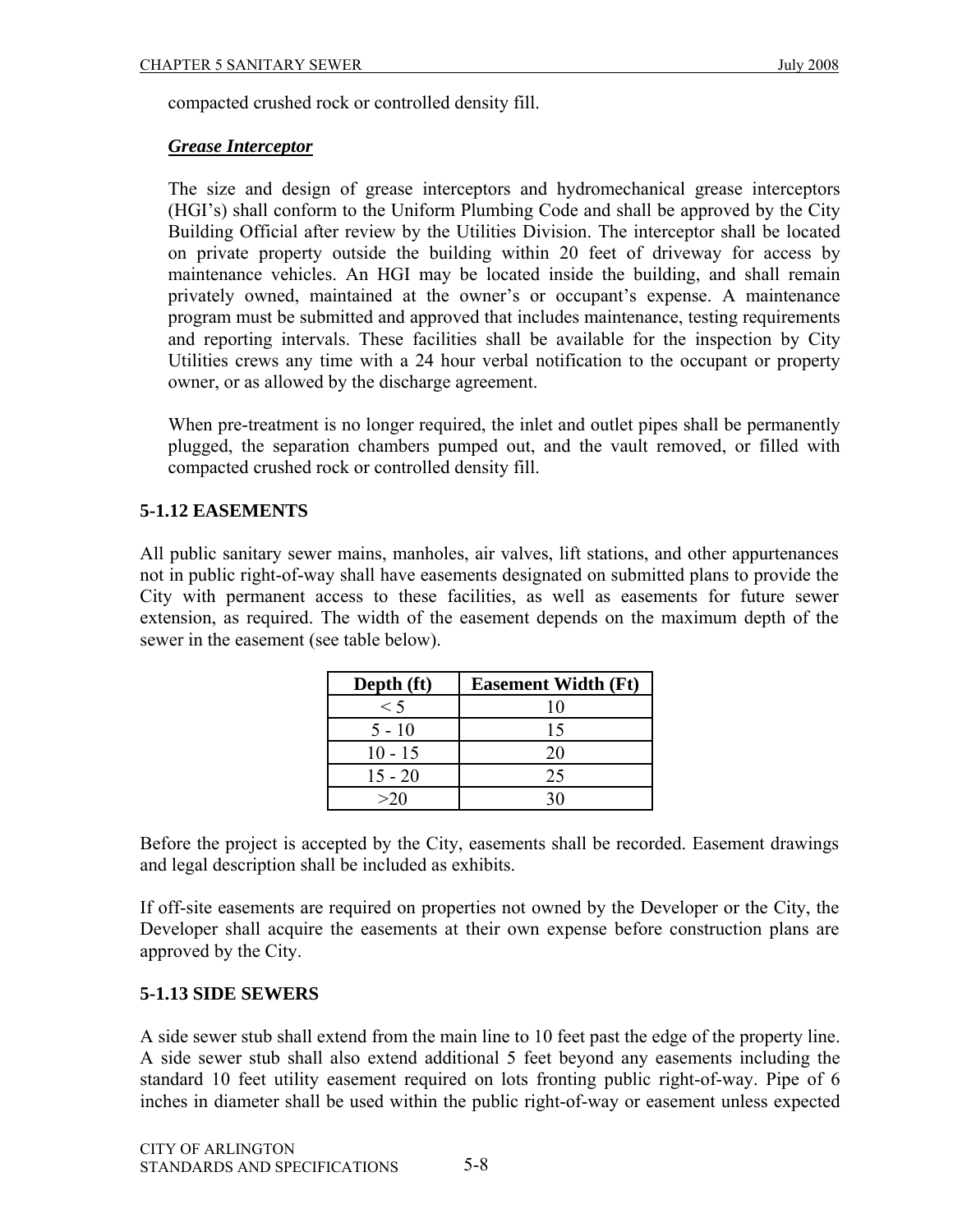flow requires a larger size of line. See Standard Detail SS-090.

4 inch side sewers on private property from the end of a 6 inch stub to the building may be a minimum of 4 inches for residential side sewers with a single connection within the lot.

Each unit in a duplex or triplex shall have its own separate side sewer stub and connection. 6 inch minimum pipe shall be used for commercial side sewers.

For a multi-family development four-plex and larger, a side sewer for each separate building is required and must be at least 6 inches in diameter. For side sewers serving more than ten units or serving more than one building, side sewers shall be a minimum of 8 inches in diameter and must connected to a manhole.

Maximum distances between side sewer clean-outs shall be 100 feet. All side sewer cleanouts on commercial and multi-family developments shall include at grade access with covers per the City Standard Detail SS-080.

# **5-1.14 SEPTIC TANKS**

Septic systems are generally not allowed within the City limits. If the City Engineer determines that public sanitary sewer service is not available or it is not "practical" to provide public sewer service, the septic tank systems may be installed upon approval by the City Engineer and issuance of a septic permit by the Snohomish Health District.

# **5-1.15 PRIVATE GRINDER PUMP**

Use of grinder pumps requires approval by the City Engineer and will be evaluated on a caseby-case basis. The City may require the applicant to deepen the existing gravity sewer at their expense to eliminate the need for grinder pumps. The applicant shall demonstrate that there is no other feasible means of sewer service available.

The Design Engineer shall specify pumps with proper flow rate and dynamic head and provide pump curves from the manufacture to the City for review and approval. The minimum diameter of the force main shall be 2 inches (Schedule 80 PVC or approved equal). Interior grinder pump systems shall meet the requirements of UPC. Exterior grinder pumps systems shall be approved by the City Engineer.

# **5-1.16 LIFT (PUMP) STATION**

All sanitary sewers shall be gravity when possible. Use of lift stations requires approval by the City Engineer and will be evaluated on a case-by-case basis. The City may require the applicant to deepen the existing gravity sewer at their expense to eliminate the need for pumping. The applicant shall demonstrate that there is no other feasible means of sewer service available.

Lift stations shall be wet well and dry well type as manufactured by Smith & Loveless with auxiliary power generators, automatic transfer switches, telemetry, and alarms. Design reports, plans and specifications for lift stations shall be prepared by the Design Engineer and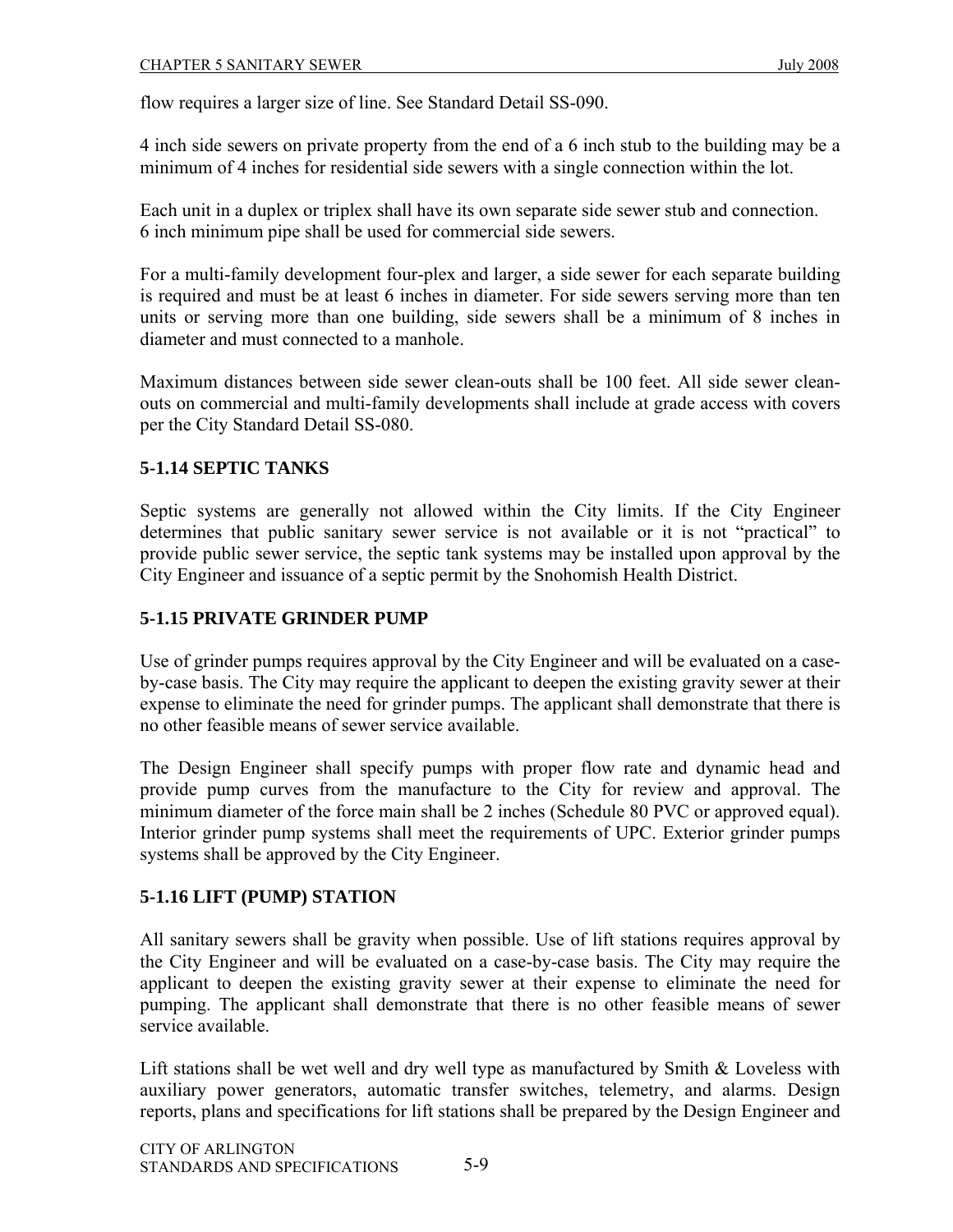reviewed/approved by the City. The following are general guidelines for lift station design.

## *Pump*

All lift stations shall have a designed minimum pumping capacity of 250 GPM.

(Items supplied by Smith & Loveless) *Blank spaces will need to be completed when lift station is sized*.

One (1) only Smith & Loveless Duo-Duct, factory assembled, Automatic Pumping Station complete with 8 feet in diameter welded steel chamber, 8.5 feet internal height, xx integral base beam suctions. xx common side outlet discharge pipe, 36 inches diameter xx inches long entrance tube, access ladder, and electrical conduits to control panel in station.

Principal items of equipment will include two (2) Smith & Loveless Vertical, Non- Clog, xx pumps directly connected to xx HP, 1760 RPM,  $460/3/60$  Motors;  $\frac{1}{4}$ inch plugged taps on suction and discharge; automatic static/dynamic pumping level controls using multiple float switch system connected with intrinsically safe GEM relays; NEMA, UL listed Central Control Panel with circuit breakers, motor starters, control circuitry; sump pump with integral discharge to wet well; ventilation blower with PVC inlet duct; dehumidifier; four magnesium anode packs with 15 foot copper leads; all internal wiring in the main chamber only.

The entrance tube with electrical conduits and ladder, the magnesium anode packs, level transducer and the two float switches for the wet well are furnished, but not installed. One or two circumferential welds are required to attach the entrance tube to the main chamber (by others). Touch up epoxy paint is provided to cover the weld areas.

#### *Control Panel*

The lift station control panel shall be equivalent to Clearwater Controls and Automations P/N LS-1000.

The panel shall be placed in the main building within reach of the dry well hatch.

#### *Additional accessories included in the panel are:*

- 1) Run time meters for pumps.
- 2) Signal and alarm contacts listed under the signal, alarm and data collected by telemetry section.
- 3) Terminal strips for external alarm and for telemetry system.
- 4) Emergency generator connection for the power interlocks to allow only one pump to run under generator power.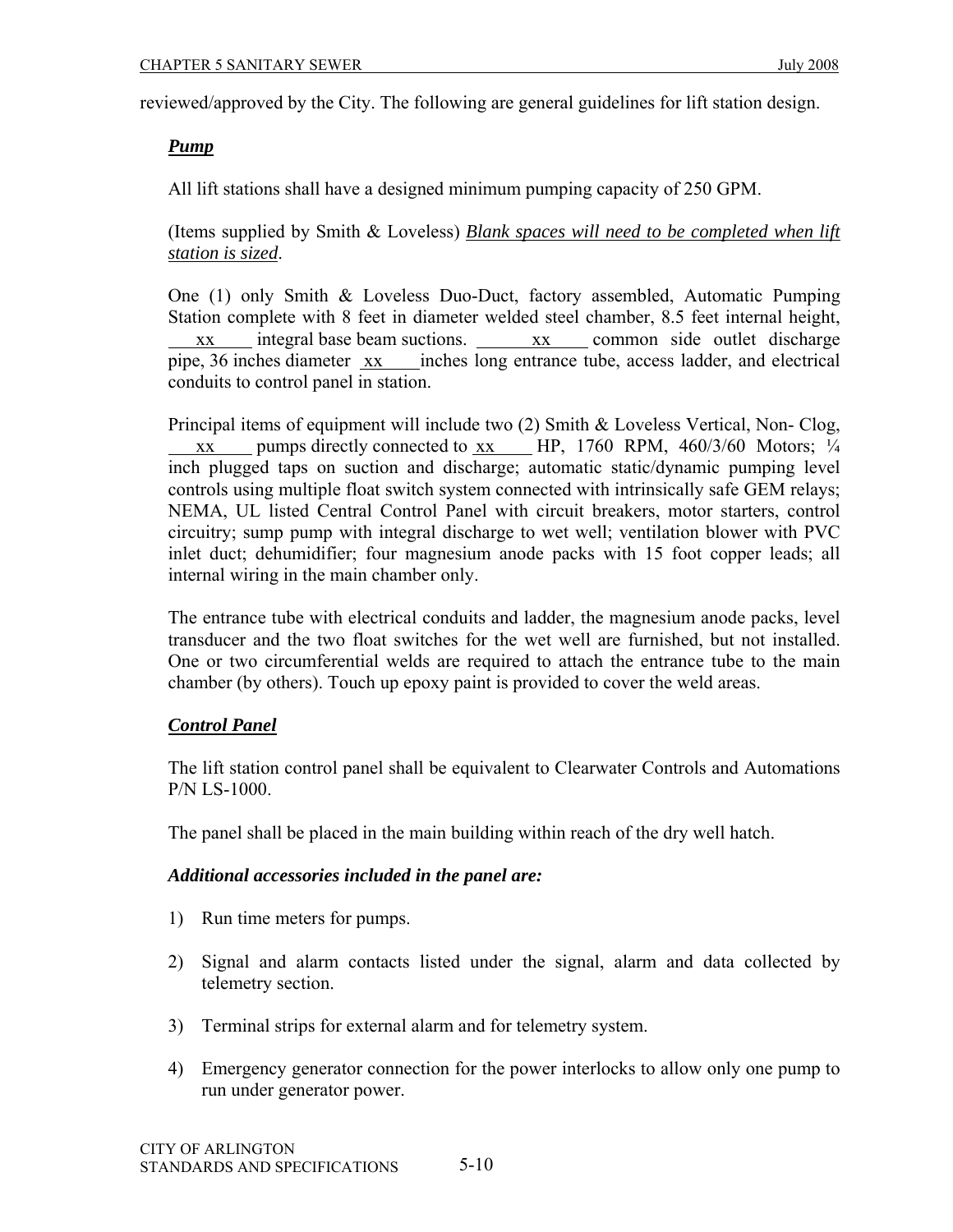- 5) The 460/3/60 electrical power shall be installed and connected to the control panel terminals by a licensed Electrical Contractor.
- 6) Control panel shall be mounted in the lift station building in close proximity of the dry well entrance.
- 7) The control system shall consist of a wet well mounted, hydrostatic level transmitter, control panel mounted level indicator, pump controller and back-up emergency pump control from high and low wet well level floats. The back up float control shall be completely independent from the level transducer and pump control.

## *The control panel front cover shall have:*

- 1) Wet well level indicator in inches.
- 2) Hand off auto switches for each pump.
- 3) Pump alternator switch from either pump 1, 2 or alternate each cycle.
- 4) Pump hour meters that read to the hundredth of the hour.
- 5) Data entry screen for setting levels.
- 6) Local alarm horn silencing switch.
- 7) Independent alarm reset push buttons for each pump.
- 8) Overload reset push buttons.

# *The pump controller shall receive a signal from the wet well level sensor and display the wet well level in inches on the control panel:*

- 1) Low wet well level alarm.
- 2) Lead pump off.
- 3) Lag pump off.
- 4) Lead pump on.
- 5) Lag pump on.
- 6) High wet well level alarm.

In the event that the wet well transducer or pump controller failure, the high and low wet well float shall provide independent back up pump control. When the high wet well level float is tripped one pump shall start and run for the time set on the emergency run timer. The other pump shall start after a set amount of time and shut off with the first pump. If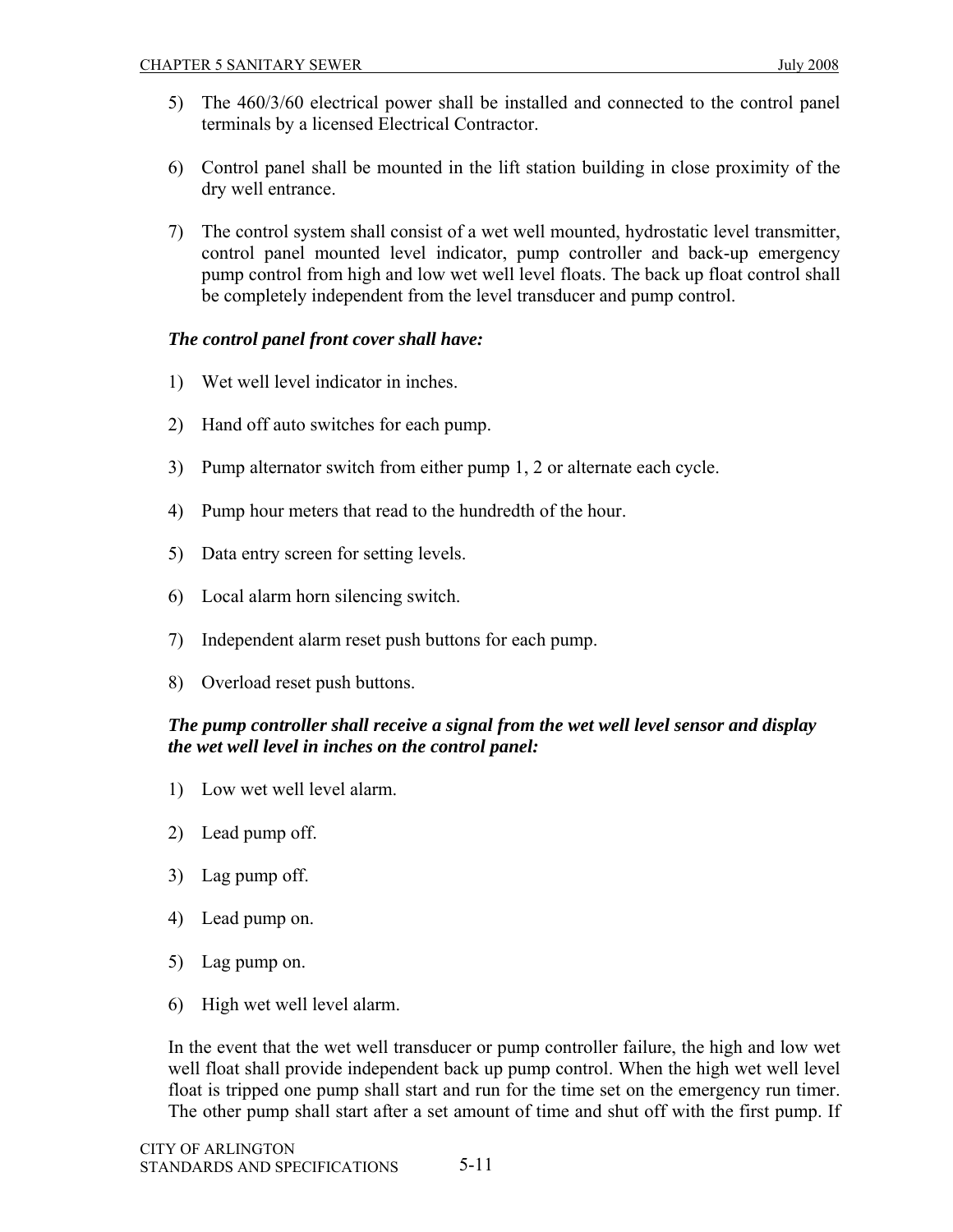the timer is still active when the low level float is reached, the pumps shall shut down. At no time while the station is in automatic control shall the pumps, pump below the low level float.

The hand/off/auto switch shall control the pumps by the controller while in the auto position. When the "hand" position is selected, the pump shall continue to run until the switched is moved to "off" or "auto" position. The hand position shall be the only way to pump below the low level float switch.

The pump alternator shall allow the pumps to alternate at the end of each pump cycle while in "alternate" position. When set on pump "1" or "2" the pump that is selected shall continue to be the lead pump and the other pump shall be used as the lag pump. The data entry screen shall allow the operator to review and/or change the set points and review current and/or past alarms.

## *Telemetry*

Telemetry shall be supplied and installed in the lift station. Telemetry components are to be included as part of the control panel. Telemetry shall be installed and operation verified by the supplier and the City.

## *Signals, Alarms, and Data to be Collected by Telemetry*

- 1) High-high and low-low floats Alarm
- 2) Pump fail by motor overload and check valve limit switch Alarms
- 3) Water in dry well Alarm
- 4) Power failure phase monitor Alarm
- 5) Common generator failure Alarm
- 6) Flow rate and total Data
- 7) Wet well level Data
- 8) Pump run Data
- 9) Diesel fuel tank low fuel alarm Alarm
- 10) Emergency button alarm Alarm
- 11) Transfer switch position Data
- 12) Generator running Data
- 13) Pump run time Data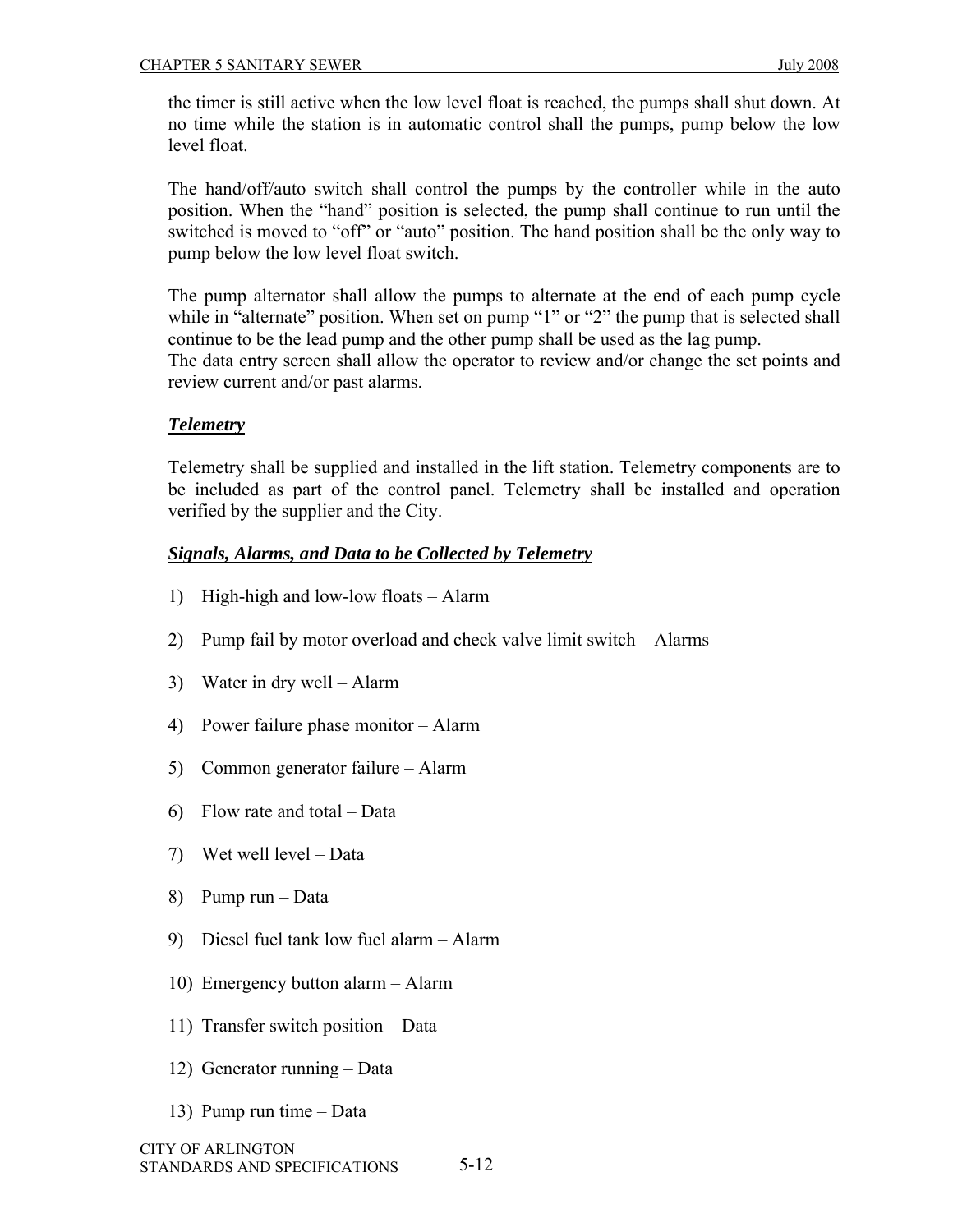- 14) Pump starts Data
- 15) All data shall match existing Microsoft Office reports at the time of construction

#### *Generator*

The diesel generator shall be either Kohler or Onan. The minimum generator size shall be 25 KW. The generator shall be installed to automatically start during the event of a power outage and shall be sized to run all ancillary uses and one pump at a constant duty rating. The minimum fuel tank capacity shall be 100 gallons and shall be full at time of startup. The generator shall be capable of running for 36 hours without refueling. Connection points shall be provided by the manufacturer for alarms that are specified under the section "Signals and Alarms" that apply to the generator. Generator panel will have a minimum of the following operational items:

#### *12 light alarm panel to include:*

- 1) Run
- 2) Pre-low oil pressure
- 3) Pre-high engine temp
- 4) Low oil pressure
- 5) High engine temperature
- 6) Over speed
- 7) Over crank
- 8) Low engine temperature
- 9) Low fuel
- 10) Switch off
- 11) Low coolant level
	- o AC volts meter
	- o AC amperes meter
	- o RPM and Hz meter
	- o Field breaker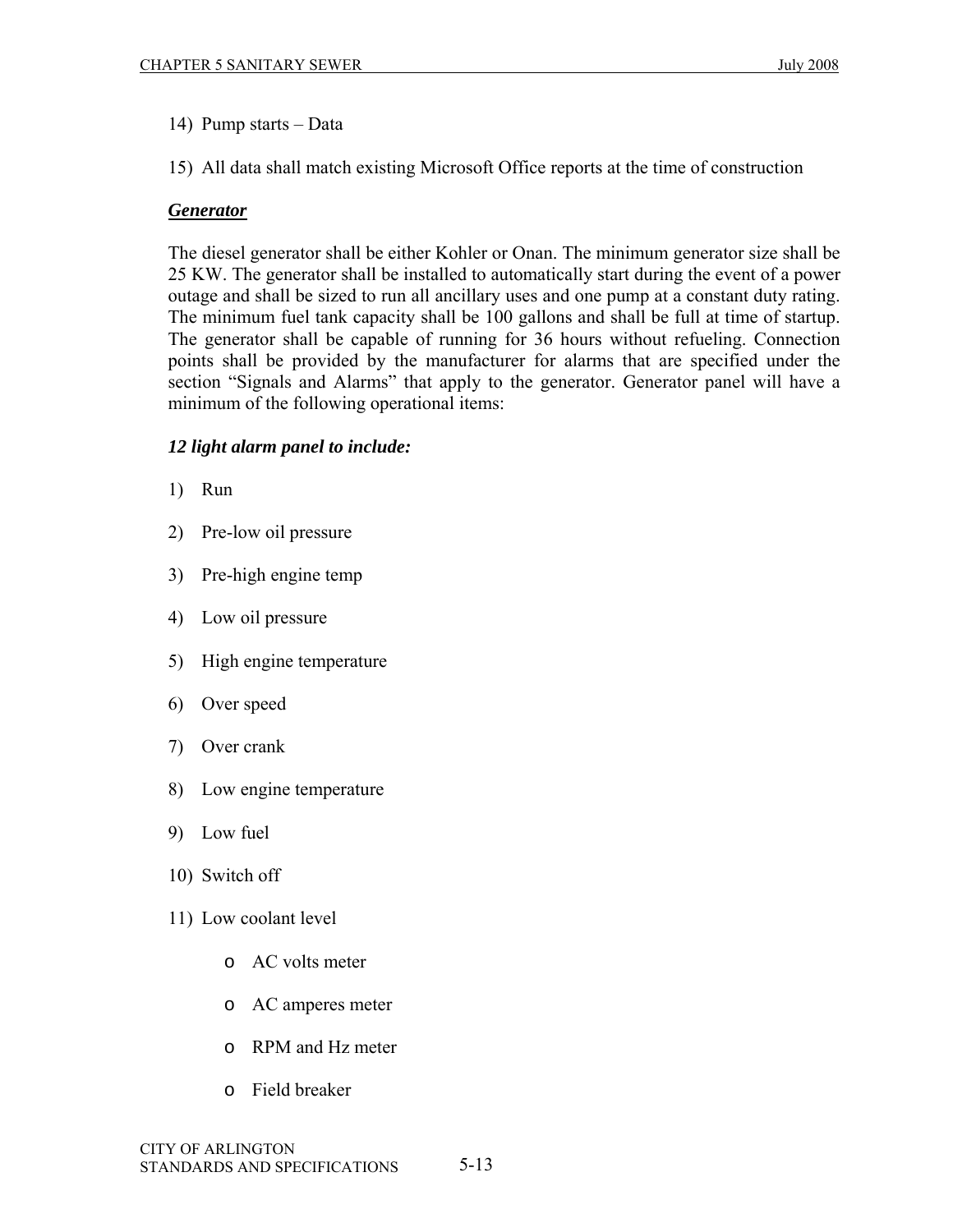- o Upper scale/lower scale indicator
- o Voltage adjuster
- o Emergency stop button
- o Hour meter
- o Temperature gauge
- o Oil gauge
- o DC volts gauge
- o Phase selector to control view of volts and amperes meter

#### *Equipment and Parts to be Furnished*

- 1) One SnapOn® four drawer tool chest or approved equal.
- 2) Lock out/tag out station with appropriate equipment to lock out/tag out all equipment in the lift station. The equipment shall be the same type specified in the City's lockout/tag out program.
- 3) One cordless wall mounted telephone 900 mega Hz.
- 4) Safety climb for dry well entrance tube drop and one OSHA approved safety harness.
- 5) Manufacturer's recommended spare parts shall be provided for all equipment as specified in the Operation and Maintenance manuals (O&M).
- 6) Three complete sets of the O&M manuals.
- 7) One wall mounted fire extinguisher in enclosure. The minimum size shall be 6 pounds.

#### *Wet Well*

- 1) Minimum wet well size is 12 feet diameter.
- 2) The wet well shall have two explosion proof 110 VAC lights.
- 3) A wet well blower must be attached to either the wet well top or its own slab. It may not be attached to the generator building. The blower shall be enclosed to prevent exposure to the outside elements. The enclosure shall be built to allow access and match the lift station building.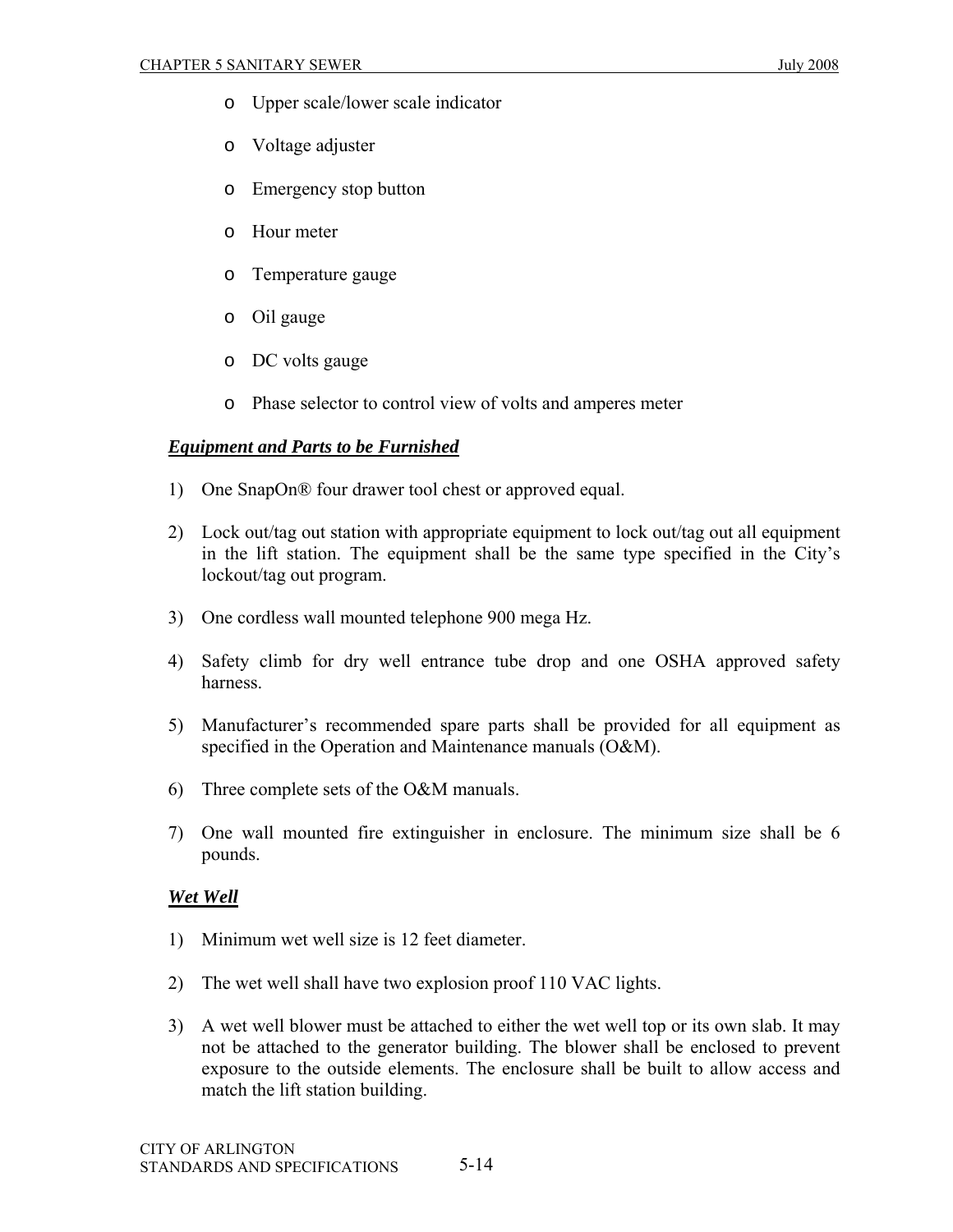- 4) The wet well shall have an operator walkway.
- 5) Transducer and float support shall be accessible from the operator walkway.

## *Yard Hydrant*

One freeze proof 1 inch yard hydrant shall be installed outside of the building (placement to be determined during plan review). Hydrant shall have a minimum 3 foot bury and be an IOWA Woodford or approved equal. Yard hydrant shall have a separate shut off valve with valve box.  $\frac{5}{8}$  inch water service per City Standard Detail W-040 shall be provided as part of the lift station construction. Cross Connection control required per City Standard Detail W-090.

## *Telephone Line*

- 1) One type 3002 voice grade leased multi-point telephone line shall be installed at the proposed lift station.
- 2) RJ-11 jack shall be provided with the two wires clearly identified and circuit I.D. number for that leg.
- 3) The telephone line shall be connected to a specific telephone circuit, specified at the time of design of the lift station.
- 4) The above telephone line will be for the telemetry system.
- 5) One additional telephone line shall be provided for a telephone.

#### *Flow Meter*

A magnetic flow meter with 4 to 20 milli amp output will be installed on the discharge line in accordance with the manufacturer's set up and operations manual. The meter will be from a company with local representation and service technicians for calibration and operational trouble shooting. Flow will be totalized in hundreds of gallons. If the meter is installed outside of the main building the flow tube will be NEMA 6 rated.

#### *Pump Station Building*

The following criteria and minimum requirements shall apply to the lift station building. Additional items to match the building to development structures may be allowed but must be approved by the City Engineer.

- 1) Building permit required and will need to include electrical, plumbing, and mechanical.
- 2) Land use permit, design review, and other applicable permits may be required.
- 3) Building shall meet all applicable zoning and building code requirements.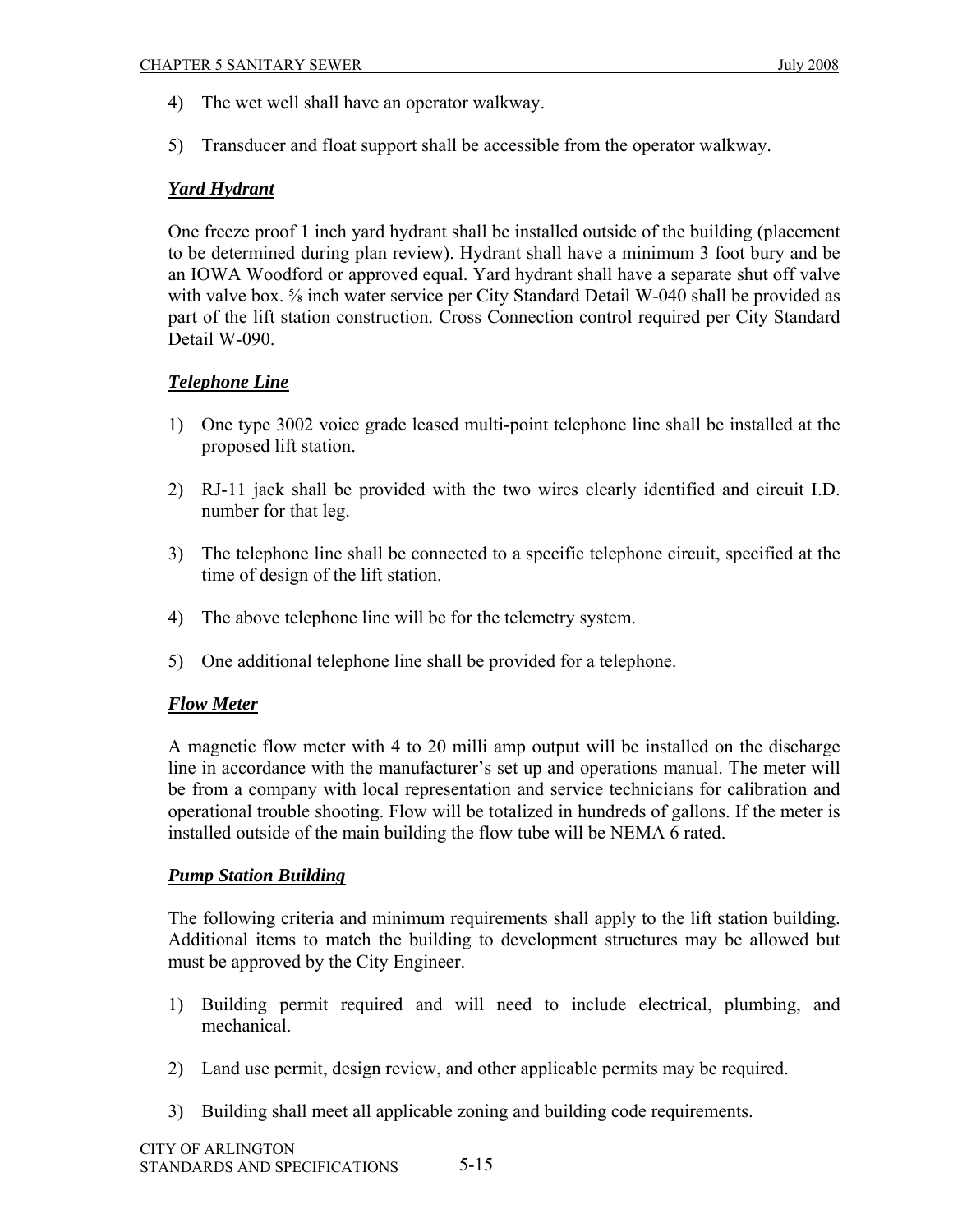- 4) Building size shall be a minimum 14 feet x 20 feet.
- 5) Building shall have 2 inch x 6 inch stud construction.
- 6) Craft face R-19 insulation.
- 7) ⅝ inch fire rated drywall finished and painted with enamel white paint.
- 8) All conduits shall be run exposed on the exterior of building drywall.
- 9) 6 inch beveled cedar siding with 1 inch x 4 inch corner boards or as otherwise approved.
- 10) 6 foot x 6 foot, 8 inch x 1 ¾ inch double swing insulated metal doors; key operated dead bolt, minimum of 6 keys keyed to City Standard.
- 11) Roof standards:
	- 2 inch x 6 inch rafters 24 inch on center.
	- 2 inch  $x$  6 inch rafter ties.
	- 2 inch x 8 inch ridge board.
	- $\frac{1}{2}$  inch plywood (CD) decking.
	- 4 feet x 4 feet clear opening access hatch with internal lock (must be placed directly over dry well access tube).
- 12) Roofing materials:
	- Profile TBC 305 Series Standing Seam Roofing (18 inches wide).
	- Gauge  $= 22$ -gauge.
	- Finish = Kynar 500, Evergreen Code  $\#815G112$ .
	- Flashing, closures, trim, gutters, downspouts, etc., shall be fabricated of same material, gauge, and finish as the roofing.
	- Fasteners shall be as per manufacturer's recommendation.
- 13) Rain gutter with down spout must be provided on access door side of building. Downspouts must be connected to the drainage system.
- 14) All exterior wood surfaces shall be treated with a brown or equal latex stain. (Other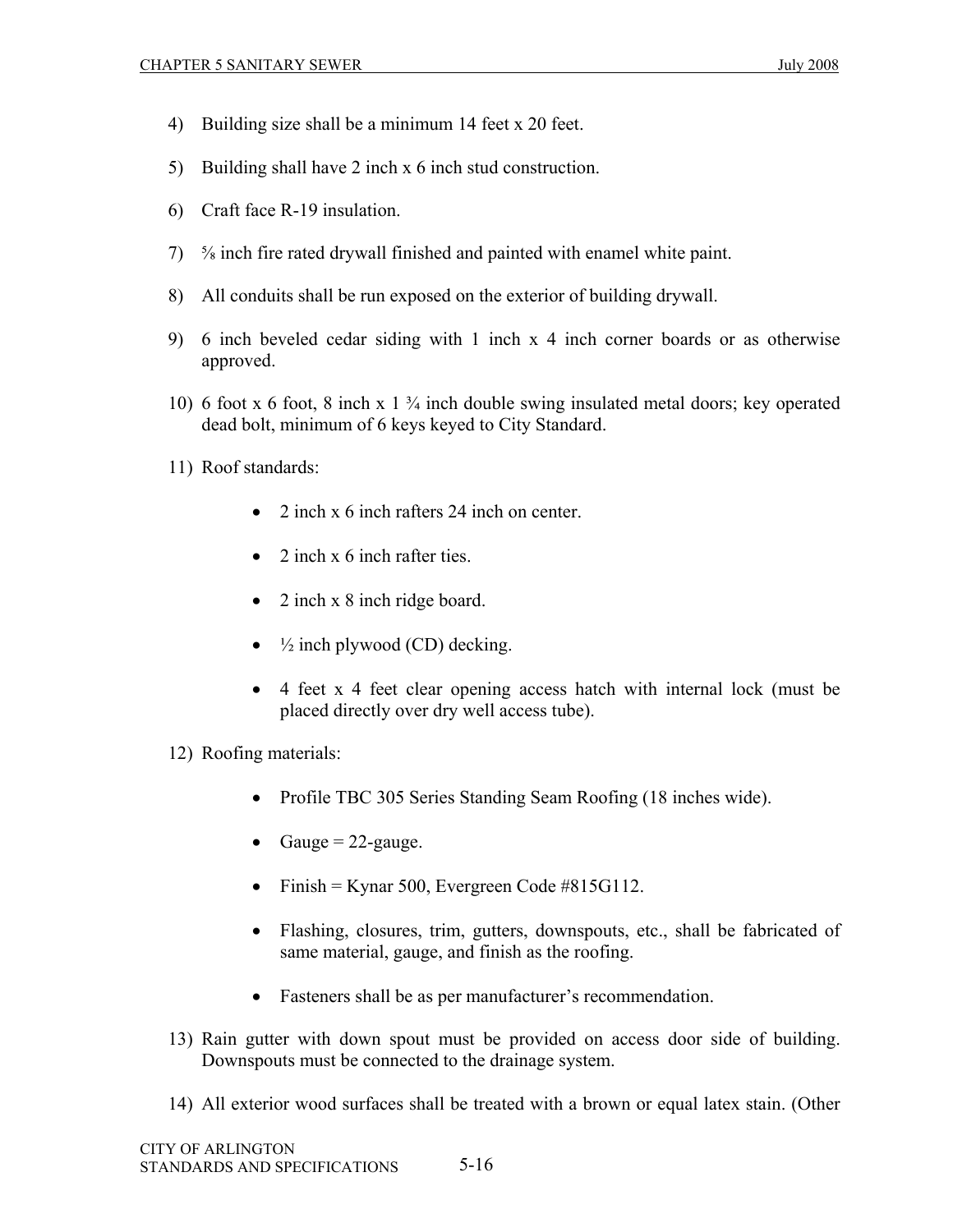colors must be approved by the City Engineer).

- 15) Minimum clearances of 3 feet will be required between any components to include distance from the wall. Exceptions to this will be:
	- The generator to wall where louver is and;
	- One (1) foot from the back of the dry well hatch to the finished wall. Clearances must meet electrical codes or provide safe access to all components.
- 16) One solid wood wall mounted cabinet with minimum size of 3 feet x 3 feet x 16 inches.
- 17) Emergency eye wash station with overhead shower required.
- 18) Provide an emergency contact sign for the outside of the building per City of Arlington Standards.
- 19) Provide adequate yard lighting with automatic timer.
- 20) Additional Electrical Requirements:
	- Air intake and exhaust louvers in generator room shall be motor operated. They shall open upon generator start-up and close with generator shut down.
	- Wet well controls shall be intrinsically protected.
	- Low wet well water alarm float shall also provide pump lockout upon activation and be self clearing.
	- Pump station building lighting shall consist of 2 incandescent fixtures with 150 watt bulbs.
	- Audio/Visual alarm shall be installed on the exterior of the building (location to be determined by the City Engineer). Horn and light must be one unit. Unit must have silence and reset buttons. Horn shall be 85 db.
	- Wet well lights and blower shall be switched on the exterior of the building in a weatherproof box (location to be determined by the City Engineer).
	- A minimum of two internal 20 amp double outlets with GFI.

# *Fencing*

The pump station site shall be enclosed by a 6 feet tall, black vinyl coated chain link fence. A 12 foot black vinyl double swing gate shall also be installed (location to be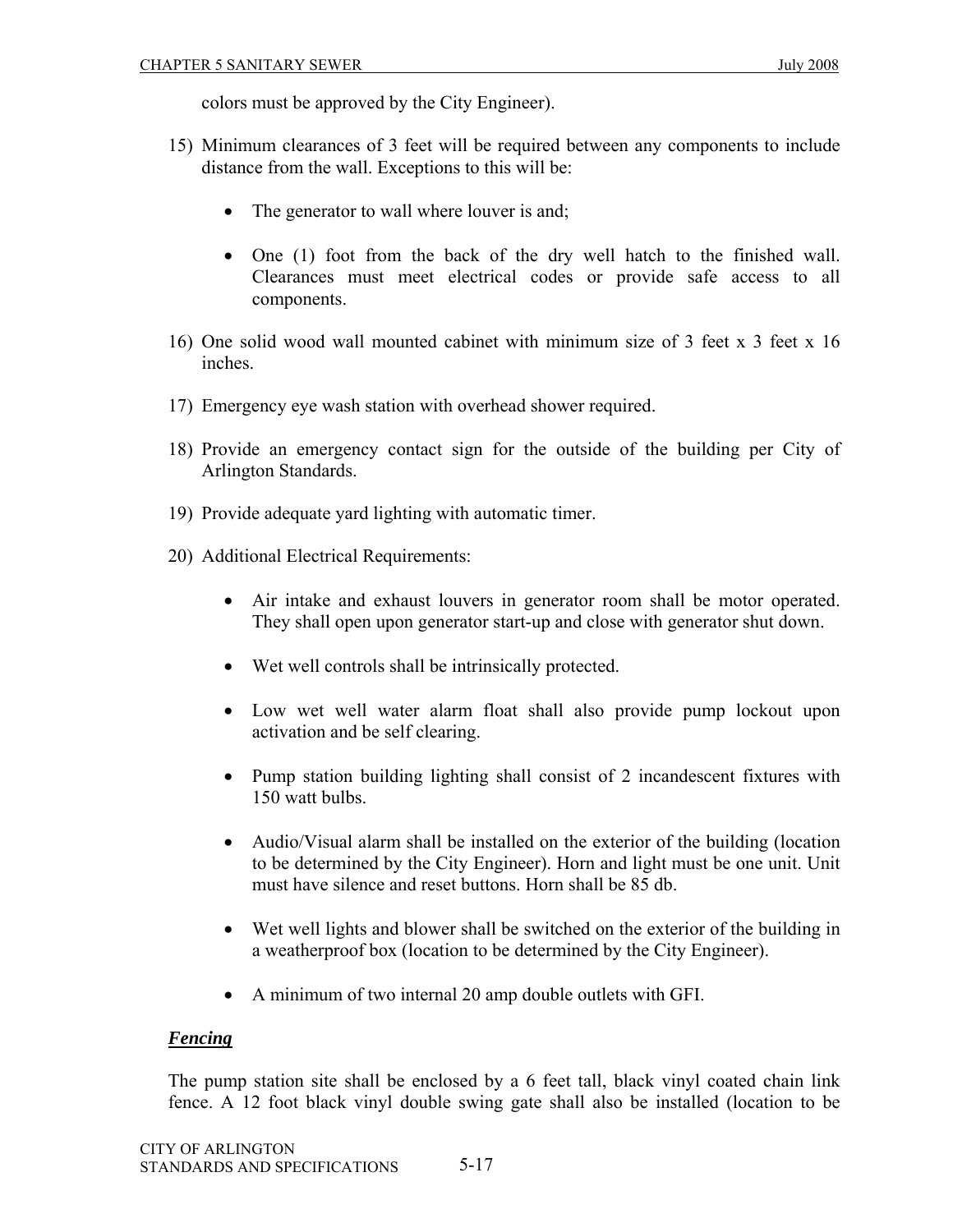determined by the City Engineer). Two gates may be required in some situations.

## *Site Access*

Appropriate area shall be provided to allow City vehicle, turn around and access wet well with vactor truck. This is defined as a vehicle 30 feet in length. This may be accomplished in conjunction with a street or a turn around area. The entire area within the fence shall be paved, including the driveway approach to the street.

# *Force Main*

The force main shall be installed per these Standards. Force main valving shall be installed on the lift station site. Valves shall be placed in a concrete vault of a size to allow City personnel access to the valves for safe maintenance. The minimum force main size shall be 4 inches. The force main shall be constructed with CL 52 epoxy coated ductile iron pipe.

## *Landscaping*

All Developer installed landscaping will remain the maintenance responsibility of the Developer/Homeowners Association. This includes landscaping within the dedicated property of the lift station site. Any landscaping within the fenced area will be maintained by the City.

## **5-1.17 MONITORING MANHOLE**

Monitoring manholes are required for all industrial/commercial applications and other applications as determined by the City Utilities Manager. The monitoring manhole shall be located to be accessed for inspection by City staff at any time and under all weather conditions. The depths of monitoring manholes shall be 4 feet minimum and 8 feet maximum. If the depth is less than 7 feet, a flat top manhole shall be used. Monitoring manholes shall be 48 inch Type I (or larger) with locking rings and covers. The rim elevations of the monitoring manholes shall be set to finished grade or as directed by the City Inspector. See City of Arlington Standard Detail SS-130.

# **5-2 MATERIAL**

All materials shall be new and undamaged. The same manufacturer of each item shall be used throughout the work. All materials not specifically referenced shall comply with applicable sections of ANSI, ASTM, AWWA, the WSDOT/APWA Standard Specifications and these Standards, and approved by the City.

When specific manufacturers or models are specified in these Standards, no substitutions will be allowed without prior approval by the City Engineer. If required by the City, the Contractor shall furnish certification from the manufacturer of the materials being supplied that the inspection and all of the specified tests have been made and the results thereof comply with the requirements of the reference standards.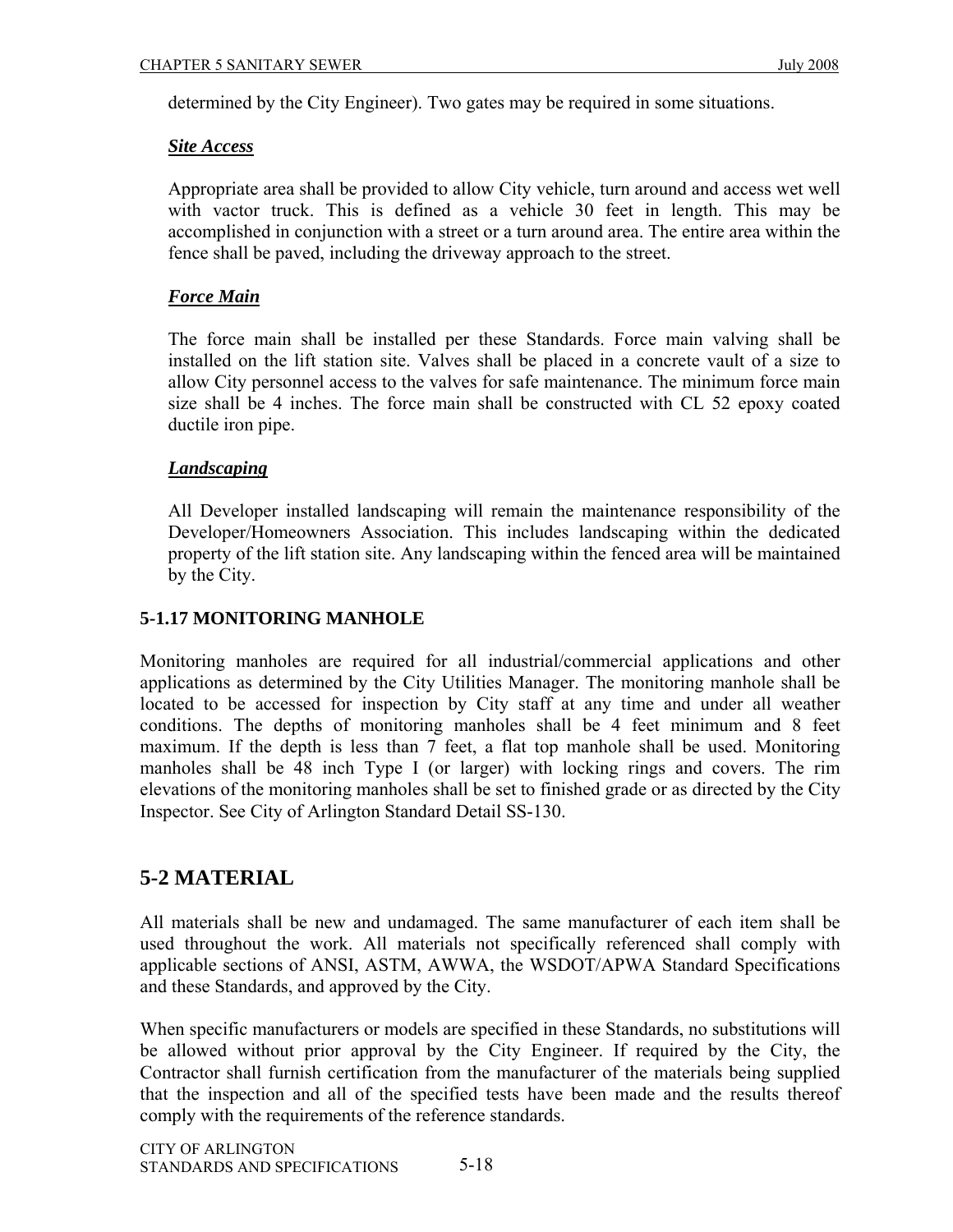The Developer and/or Contractor is required to provide construction material submittals to the City. See Section 5-3.02 for material submittal procedures and requirements.

## **5-2.01 MANHOLE**

Manholes shall be constructed of pre-cast sections with a confined O-ring rubber gasket joints, and with either a pre-cast base or a cast-in-place base in accordance with the City Standard Details SS-010. Any request to deviate from these details must be reviewed by the City Engineer.

Manholes shall be constructed in accordance with AASHTO M-199 (ASTM C 478) unless otherwise shown on plans and approved by the City.

All pre-cast concrete and reinforced cast-in-place concrete shall be Class 4000. Nonreinforced concrete in channel and shelf shall be Class 3000. Concrete blocks or concrete (masonry) rings may be used for adjustment of the casting to final street grade. Pre-cast bases shall be furnished with cutouts or knockouts. Knockouts shall have a wall thickness of 2 inch minimum.

All base reinforcing steel shall have a minimum yield strength of 60,000 psi and be placed in the upper half of the base with one inch minimum clearance.

#### **5-2.02 MANHOLE RING AND COVER**

Ductile iron rings and cast iron rings and covers shall conform to the City Standard Detail SS-030 and Section 9-05.15 of the WSDOT/APWA Standard Specifications.

Manhole rings shall be gray iron conforming to the requirements of AASHTO M 105 Grade 30B. Manhole cover shall be ductile iron conforming to ASTM A536, GR 80-55-06, and Olympic Foundry Part No. MH 30 or approved equal. Rings and covers shall be tested for accuracy of fit and shall be locked down with a  $5\frac{5}{8}$  inch stainless steel socket head cap screws. All castings shall have a bituminous coating.

#### **5-2.03 GRAVITY SEWER PIPE & FITTINGS**

Sanitary sewer pipe shall be PVC or ductile iron meeting the following requirements unless otherwise directed by the City Engineer:

1) Polyvinyl Chloride (PVC) sanitary sewer pipe and fittings shall conform to the requirements of ASTM D-3034 SDR-35 with joints and rubber gaskets conforming to ASTM D 3212. All pipes shall be clearly marked with the data of manufacture. All pipe shall be provided with a reference mark for proper spigot insertion. Joint gaskets shall be fabricated from a compound of which the basic polymer shall be a synthetic rubber consisting of styrene, butadiene, polyisoprene or any combination thereof and shall meet the requirements of ASTM D-3212.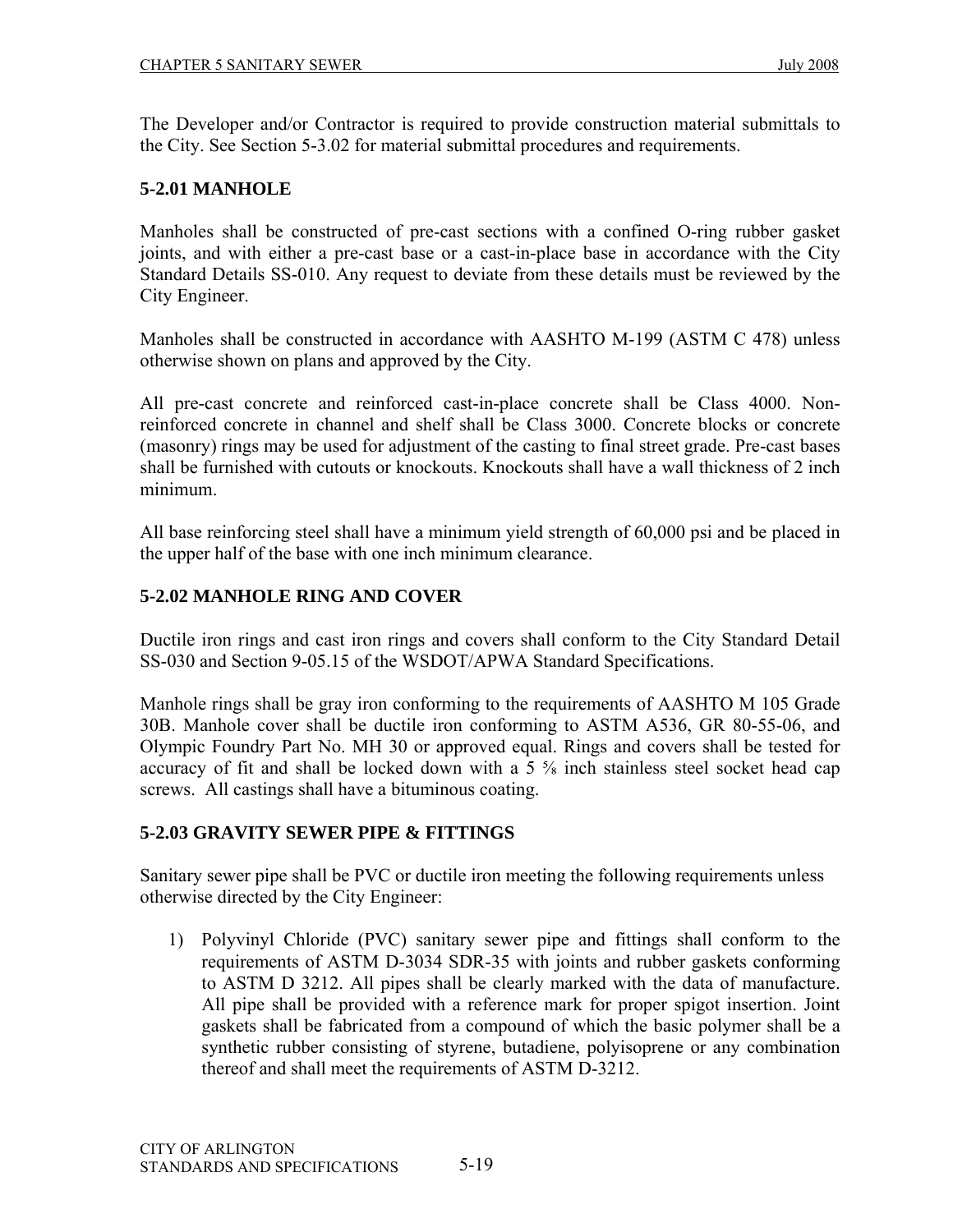- 2) Ductile iron sewer pipe shall conform to ANSI A-21.51 or AWWA C-151 and shall be epoxy coated, push-on joint (Tyton joints only) or mechanical joint. Cement-lined ductile iron pipe shall not be used for sanitary sewer. The ductile iron pipe shall be Class 52, unless otherwise approved by the City.
- 3) AWWA C900 PVC pipe shall be pressure class 150 (SDR 18) unless otherwise called for in the plans. Pipe joints shall be manufactured using an integral bell with an elastomeric gasket push-on type joint. Elastomeric gaskets shall conform to ASTM F477. All fittings shall be PVC, compatible with C900 with respect to joint dimensions and physical properties.

## **5-2.04 SIDE SEWER**

Side sewer services shall be PVC, ASTM D-3034 SDR-35, with flexible gasket joints. Depths greater than 14 feet shall be AWWA C900 or CL 52 epoxy coated DIP.

## **5-2.05 TRACER TAPE**

Utility pipe tracer tape shall be detectable below ground surface, color coded, with utility name printed on tape. Tracer tape shall be detectable type, up to 6 inches in width, and buried 24 inches to 48 inches below finished grades. The color of the tape for sanitary sewer shall be green with black printing reading "CAUTION SANITARY SEWER BURIED BELOW". Tracer tape shall be "Lineguard Type II Detectable", or approved equal.

#### **5-2.06 PLUGS**

Plugs shall be able to withstand all test pressures without leakage. All plugs shall be approved by the City Inspector.

#### **5-2.07 BACKWATER CHECK VALVE**

Backwater check valves installed on 4 inch through 8 inch diameter side sewers shall be rubber flapper swing type check valves. Flapper shall be constructed from steel reinforced rubber with 45 durometer standard rubber hardness. Valve seat shall be at 45 degree angle to direction of flow. Flow area through valve shall equal full pipe area. Valve body shall be cast iron with flanged ends and bolted over to allow removal of flapper without removing valve from line.

The backwater valve shall be housed in a 48 inch diameter pre-cast concrete valve chamber with concentric 48 inch by 24 inch concentric reducing cone, or concrete meter box, depending on depth. The 24 inch frame and cover shall be marked "SEWER".

#### **5-2.08 STEEL CASING**

Steel casing shall be black steel pipe conforming to ASTM A53. Casing thickness shall be 0.250 inch for casing 24 inches or less in diameter and 0.375 inch for casings over 24 inches in diameter.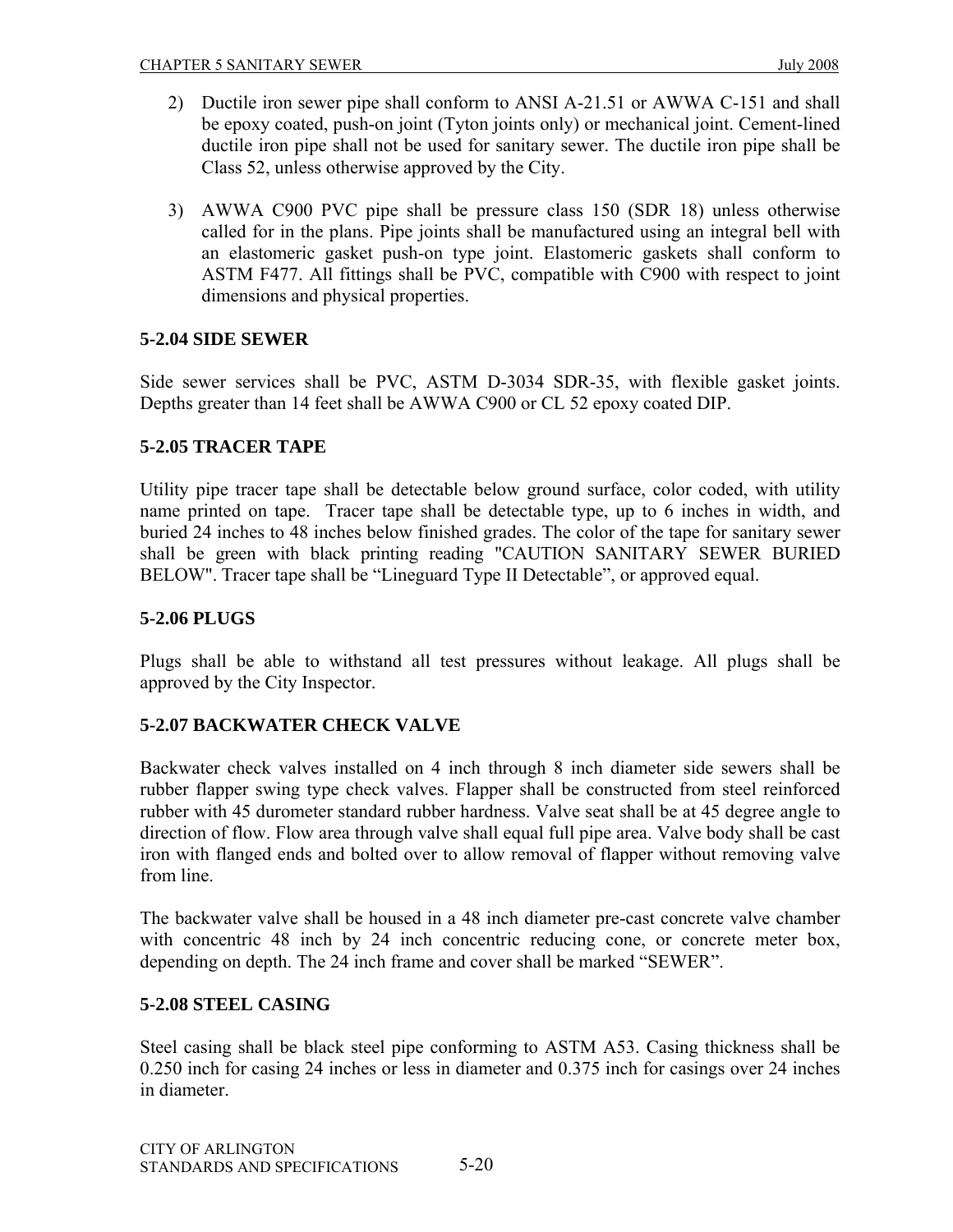## **5-2.09 CASING SPACER**

Casing spacers and end seals shall be sized for pipe installation and shall be manufactured by Advance Products & Systems, Cascade Waterworks, Pipeline Seal and Insulators Co., or approved equal. See Standard Detail W-230.

## **5-2.10 CONTOLLED DENSITY FILL**

Controlled Density Fill (CDF) shall conform to the requirements of Section 2-09.3(1) E of the WSDOT/APWA Standard Specifications.

#### **5-2.11 CONCRETE**

Concrete used for pads, thrust blocking, encasement, or slope anchor shall be mixed from materials acceptable to the City and shall have a 30 day compressive strength of not less than 2,500 psi. The mix shall contain five (5) sacks of cement per cubic yard and shall be of such consistency that the slump is between 1 inch and 5 inches.

#### **5-2.12 BEDDING MATERIAL**

Bedding material shall be  $\frac{3}{8}$  inch minus manufactured pea gravel. Pipe bedding shall be  $\frac{3}{8}$ inch minus pea gravel meeting the requirements of Section 9-03.17 of the WSDOT/APWA Standard. Bedding will be to the pipe zone shown on Standard Details SS-120.

# **5-3 CONSTRUCTION**

#### **5-3.01 GENERAL REQUIREMENTS**

All work shall be constructed as shown in the Plans and in accordance with WSDOT/APWA Standards and Specifications, and these Standards. Materials shall be installed in compliance with the manufacturer's instructions and specifications, except where a higher quality of workmanship is required by the Plans and these Standards. All work shall be in accordance with any applicable regulations of the State, County and local jurisdictions. The Contractor shall arrange for such inspection by these agencies and shall submit evidence of their approval, if requested by the City.

Construction shall not start prior to approval of the construction plans by the City Engineer.

#### **5-3.02 MATERIAL SUBMITTALS**

The Developer/Contractor shall provide material submittals to the City for approval after the plans are approved for construction. The Developer shall assume the risk for material or equipment, which is fabricated or delivered prior to the City's approval of material submittals.

Five (5) sets of material submittals are required. The City shall either approve or otherwise indicate the reasons for disapproval. Disapproved submittals shall be resubmitted to the City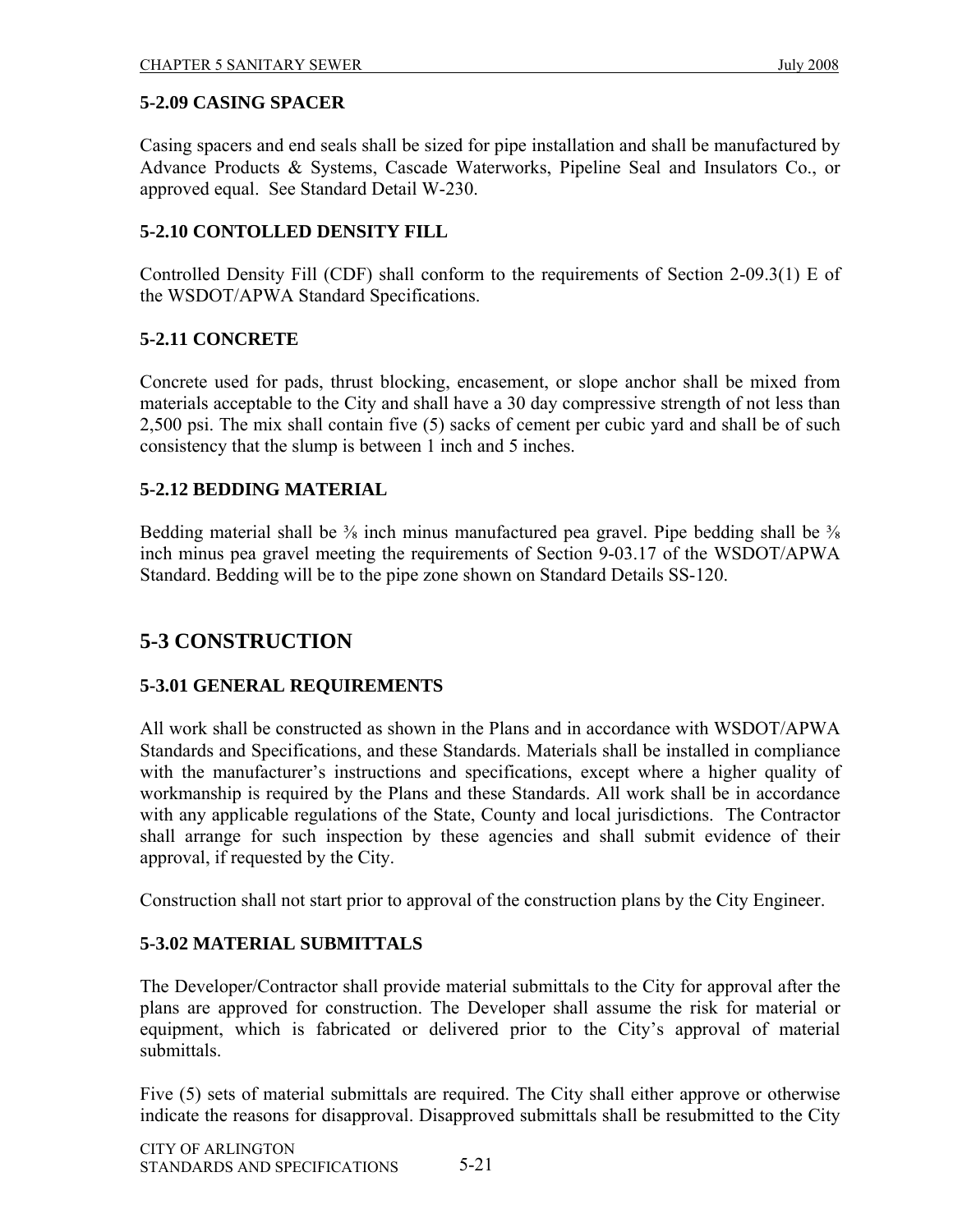for approval.

The City's review of material submittals covers only general conformity to the plans and these Standards. The Developer is responsible for quantity determination. No quantities are to be verified by the City. The Developer is responsible for any errors, omissions or deviations from the contract requirements. Review and approval of submittals by the City does not relieve the Developer from his obligation to furnish required items in accordance with the plans and these Standards.

Each "Material Submittal" section shall follow a Material Submittal Form provided by the City. Each submittal must have the specific part number(s) checked or highlighted along with its specific purpose.

#### **5-3.03 PRE-CONSTRUCTION CONFERENCE**

The Developer/Contractor shall contact the Public Works Department (360-403-3500) to schedule a pre-construction conference after plans are approved before staking and construction start. The conference shall include the Developer, Developer's Engineer, and Contractor, representatives from the permit agencies, other utility companies, and City staff. An on-site tailgate meeting between the Contractor and the City Inspector shall be arranged by the Contractor at least 48 hours prior to commencing construction.

#### **5-3.04 CONSTRUCTION SCHEDULE**

The Developer/Contractor shall provide the City with the construction schedule a minimum of five (5) business days prior to start of sewer system extension construction to arrange staking inspection and to give permitting agencies and customers two (2) business days notice. No construction is allowed until the construction plans have been approved.

#### **5-3.05 EASEMENT**

Prior to the start of the sewer system extension construction, the Developer must acquire easements for construction of any sewer mains or facilities not located in existing City rightof-way, City easements, or on the Developer's property.

#### **5-3.06 PERMITS**

All public right-of-way permits for the sewer system extension shall be obtained by the Developer at the Developer's expense. The Developer shall provide the traffic control plan prepared by the Developer, Developer's Engineer, or Contractor. The Developer shall apply for and obtain permits from other agencies listed in Section 1-3.04 of these Standards prior to commencing construction.

#### **5-3.07 HANDLING OF PIPE**

All types of pipe shall be handled in a manner that prevents damage to the pipe, pipe lining or coating. Pipe and fittings shall be loaded and unloaded using forks or cable choker in a manner that avoids shock or damage, and under no circumstances shall they be dropped,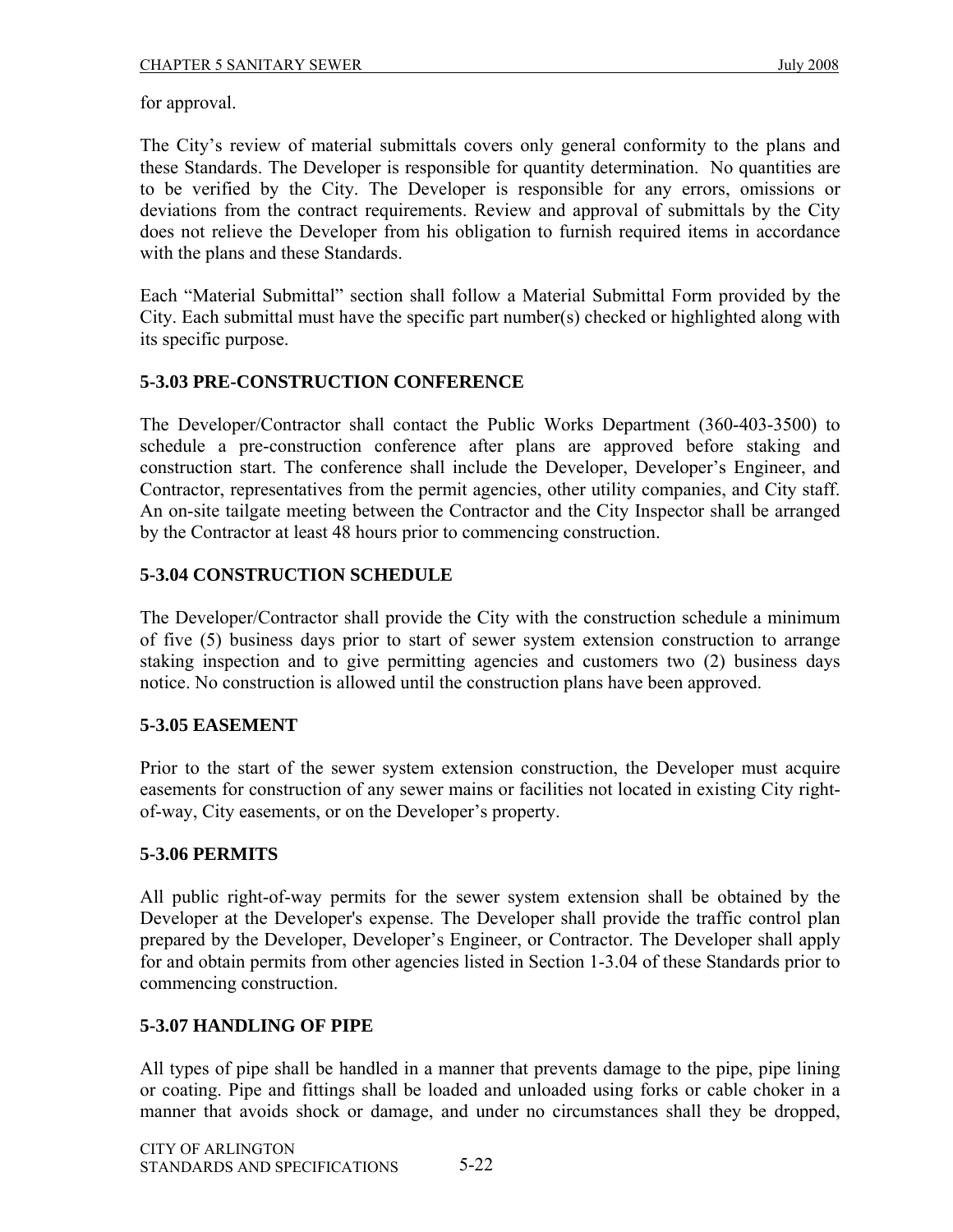skidded, or rolled against other pipe. Damaged pipe will be rejected, and the Contractor shall immediately place all damaged pipe apart from the undamaged and shall remove the damaged pipe from the project site within 24 hours.

Pipe shall be stacked in such a manner as to prevent damage to the pipe, to prevent dirt and debris from entering the pipe, and to prevent any movement of the pipe. The bottom tiers of the stack shall be kept off the ground on timbers, rails or other similar supports. Pipe on succeeding tiers shall be alternated by bell and plain end. Timbers of 4 inch  $\times$  4 inch shall be placed between tiers and chocks shall be placed at each end to prevent movement. Each size of pipe shall be stacked separately.

Threaded pipe ends shall be protected by couplings or other means until the pipe is installed. Dirt or other foreign material shall be prevented from entering the pipe or pipe joints during handling and installation. When pipe installation is not in progress, the open ends of the pipe shall be closed by a watertight plug or by other means approved by the City.

#### **5-3.08 STAKING**

Staking shall be performed by or under the direct supervision of the Developer's Land Surveyor licensed in the State of Washington. Provide the City with two (2) business days notice to inspect construction staking before construction begins.

The minimum staking of sewer lines shall be as directed by the City Engineer or as follows:

- 1) Staking location of sewer mains and side sewers every 50 feet with cut or fill to invert of pipe.
- 2) Staking location of all manholes for alignment and grade with cut or fill to rim and pipe inverts.
- 3) Staking front lot corners prior to installation for side sewer tees.

#### **5-3.09 DEVIATION FROM PLANS**

No deviations from the approved plans and these Standards shall be allowed without the City's approval. Minor changes may be approved by the City Engineer. If major changes are required, the Developer's Engineer shall revise and sign the plans for the City Engineer's approval prior to restart of construction.

If the City is aware of any deviation from the approved plans and determines that it is not acceptable, the City shall give a written notice to the Developer. The project will not be accepted unless the deviation is corrected.

#### **5-3.10 INSPECTION AND TESTING**

The City Inspector shall have access to the project site for the purpose of inspections and testing at all times. The Contractor shall provide proper facilities for such access, inspection, and testing.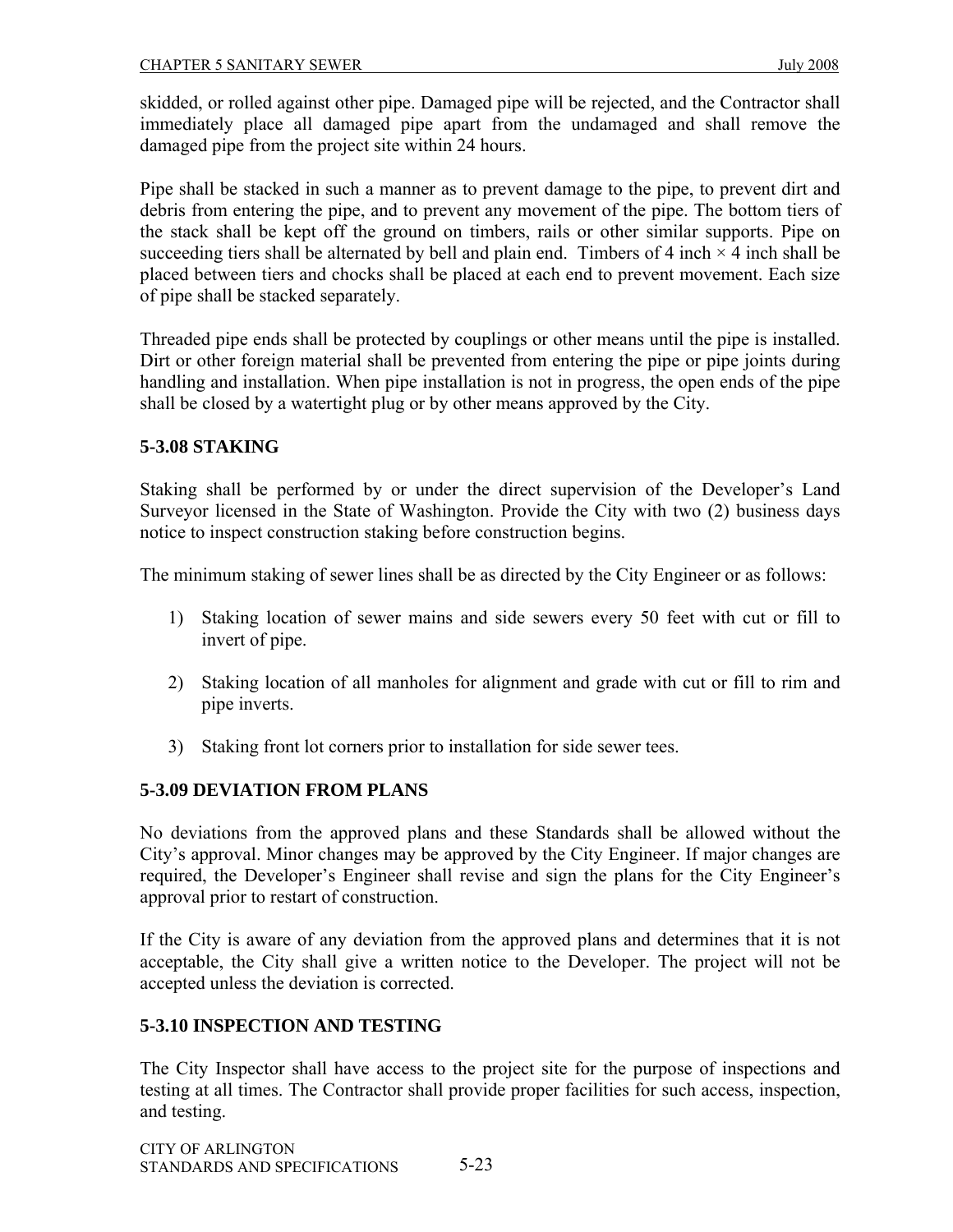If any work is covered without approval or consent of the City Inspector, it must be uncovered for inspection if required by the City Inspector.

Before a pressure test is to be observed by the City Inspector, the Contractor shall make whatever preliminary tests to ensure that the material and/or equipment are in accordance with the plans and these Standards.

Written and/or verbal notices of deficiency shall be given to the Contractor. The Contractor shall correct such deficiencies before final inspection by the City Inspector.

# **5-3.11 WATER QUALITY**

The Contractor is required to implement water pollution controls and maintain these until the project is accepted by the City. The Contractor shall familiarize themselves with the requirements of the DOE and other regulatory agencies having jurisdiction over such matters. The oil and chemical storage site shall be approved by the City and the area shall be diked. There shall be no disposal of waste oil or oil products on the project site. The Contractor shall provide a waste oil disposal tank if needed.

# **5-3.12 CONSTRUCTION ON EXISTING EASEMENTS**

All work on the public utility easements shall be performed in accordance with easement provisions. Easements shall be restored equal to or better than the original conditions. The Contractor shall not work on easement areas until specifically authorized by the City Engineer. The City and the Contractor shall coordinate with the property owner(s).

# **5-3.13 PRE-CONSTRUCTION PHOTOS**

Before commencing any construction work as described in the plans, the Contractor shall provide photographs of pre-existing conditions of the area that will be disturbed during construction operations. Photographs will be obtained as follows:

- 1) 50 foot interval in easements up station and down station.
- 2) Any other locations as directed by the City Inspector.

The photographs shall be 5 inch x 7 inch, color prints, contained in albums, catalogued, and cross-referenced. A digital copy shall also be provided by the Contractor.

# **5-3.14 UNDERGROUND UTILITIES**

The plans show the approximate locations of various existing utilities known to the Design Engineer such as gas lines, water mains, storm drainage, power lines, telephone lines, TV cables, fiber optics, and other obstructions based on information obtained from various sources. This information is not guaranteed to be accurate, and the Contractor is responsible to check for interferences and obstructions by inquiry from the different utilities and by underground exploration before commencing excavation.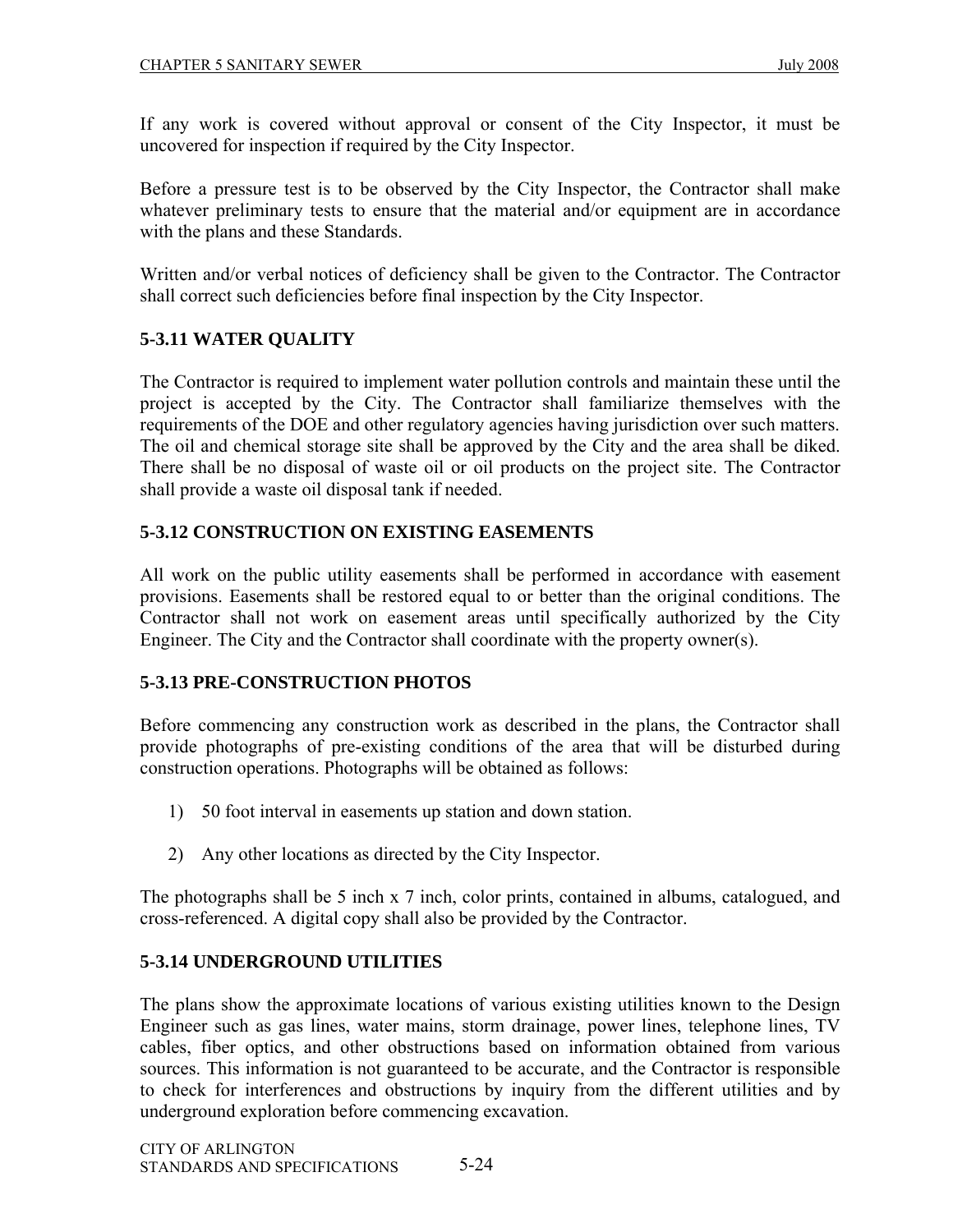The Contractor shall request field locates and notify the owners of underground utilities about the scheduled commencement of excavation through the one-call system (1-800-424- 5555). If the utility is not included in the one-call number system service, notice shall be provided individually to those owners of underground utilities known to or suspected of having underground utilities within the area of proposed excavation.

Notice shall be made to owners of underground utilities not less than two (2) business days or more than ten (10) business days prior to scheduled date of commencement of excavation. Test pits, for the purpose of locating underground utilities or structures in advance of the construction, shall be excavated and backfilled by the Contractor. Test pits shall be backfilled immediately after their purpose has been satisfied and the surface restored and maintained in a manner satisfactory to the applicable agency.

The Contractor shall excavate around and under active utilities with special care and shall support and maintain them in service. Where it is necessary to cut, move or reconnect any service lines, arrangements shall be made with the respective utility owners.

The Contractor shall coordinate with utility owners and notify the City in advance of any conflicts affecting the work schedule, and/or possible cost increase to the City if the project is a City capital improvement projects.

The Contractor shall be responsible for any damage of utilities or services resulting from his operations and shall hold the City harmless from any claims resulting from disruption of or damage to same.

# **5-3.15 TRENCH EXCAVATION**

**Trench excavation and backfill operations within State right-of-way**: All excavation and backfill within state right-of-way shall adhere to the WSDOT/APWA Standard Specifications.

**Trench excavation and backfill operations within County right-of-way:** Excavation within Snohomish County right-of-way shall conform first to Snohomish County Road Standards, and secondly to standards set forth by the WSDOT.

**Trench excavation and backfill operations within City right-of-way:** Excavation within City right-of-way shall conform to these Standards.

Clearing and grubbing limits may be established by the City or governing agency for certain areas and the Contractor shall confine his operations within those limits. Debris resulting from the clearing and grubbing shall be disposed of by the Contractor.

Trenches shall be excavated to the line and grade shown in the plans or designated by the City. Where higher strength pipe or special bedding is required because of excess trench width, it shall be furnished.

Unsuitable material below the depth of the bedding shall be removed to the extent approved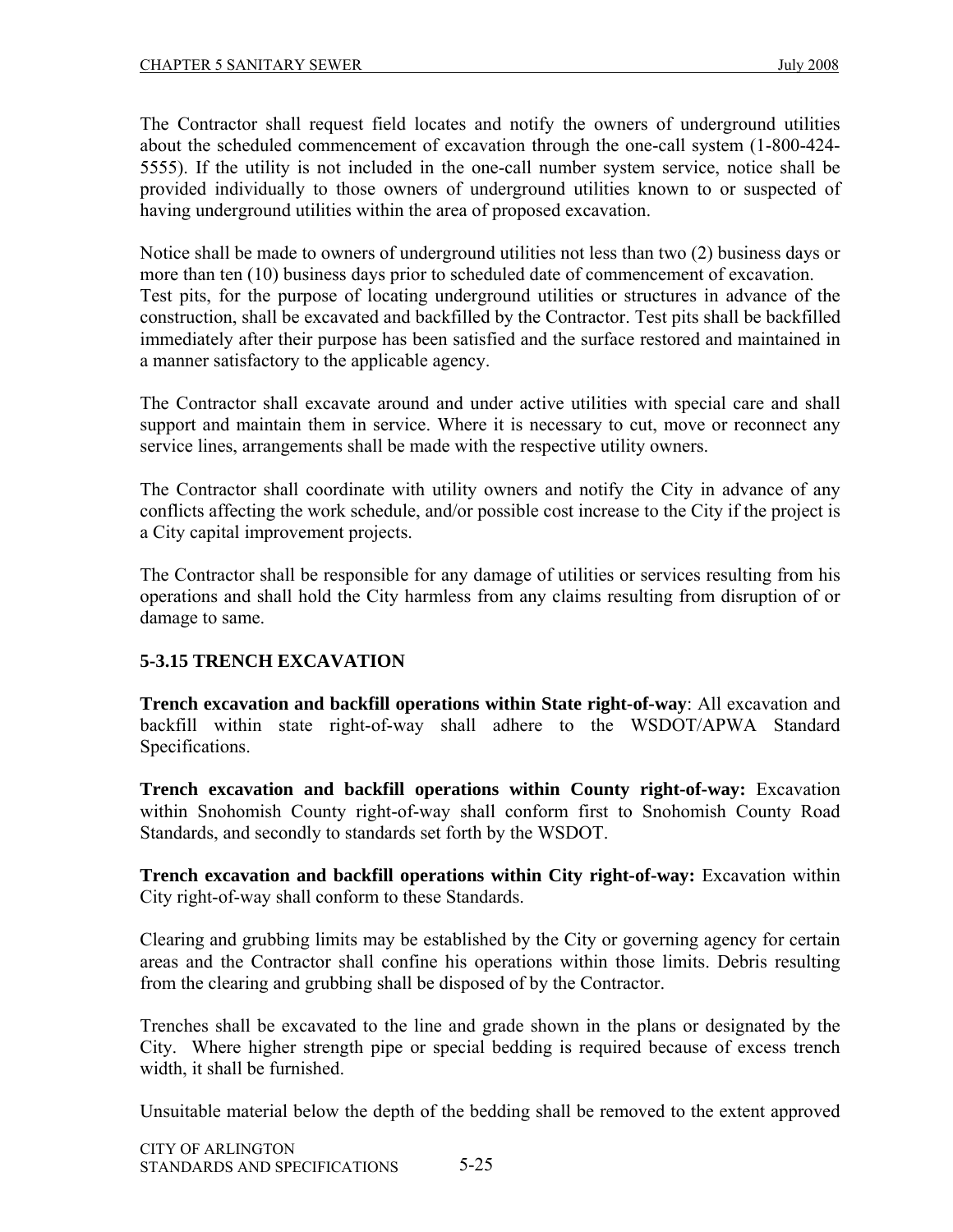by the City Inspector and replaced with satisfactory materials as determined by the City Engineer.

The length of trench excavation in advance of pipe laying shall be kept to a minimum and shall not exceed more than 150 feet without written approval of the City Engineer.

When trenching operations take place in the public right-of-way, the pavement and all other improvements shall be restored as required by the right-of-way permit.

When excavation of rock is encountered, all rock shall be removed to provide a clearance below, on each side of all pipe, and fittings of at least 6 inches for pipe sizes 24 inches or smaller and 9 inches for pipe sizes 30 inches or larger. Material removed shall be replaced with appropriate backfill material, which shall be compacted to 95% standard proctor. See Standard Detail SS-120.

# **5-3.16 SHEETING AND SHORING**

The Contractor shall provide and install sheeting and shoring as necessary to protect workers, the work and existing utilities and other properties in compliance with OSHA and WISHA requirements. Removal of the sheeting and shoring shall be accomplished in such a manner that there will be no damage to the work or to other properties.

## **5-3.17 TRENCH DEWATERING**

The Contractor shall maintain sufficient pumping equipment on the project site to keep the trench free from standing water. Surface runoff shall not be allowed to flow to the trench. The trench water or other deleterious materials shall not be allowed to enter the pipe at any time. If, at anytime, water is found to be entering the new sewer pipe, the Contractor shall plug the pipe and cease working until the trench water is completely pumped out or otherwise controlled, to the satisfaction of the City Inspector. Dewatering and its methods shall be the responsibility of the Developer/Contractor. Any method used must be in accordance with the specifications and requirements of the City and DOE.

#### **5-3.18 MANHOLE**

#### *Manhole Foundation*

Unless otherwise directed by the City, manhole bases (pre-cast base sections or cast-inplace) shall be placed on a minimum thickness of 6 inches of crushed surfacing base course meeting the requirements of Section 9-03.9(3) of the WSDOT/APWA Standard Specifications. The crushed surfacing base course must be compacted to 95% of standard density.

#### *Manhole Sections*

Manhole sections shall be placed and aligned so as to provide vertical sides and vertical alignment of the ladder steps. The completed manholes shall be rigid, true to dimension and watertight. Rough or uneven surfaces shall not be permitted inside or outside. All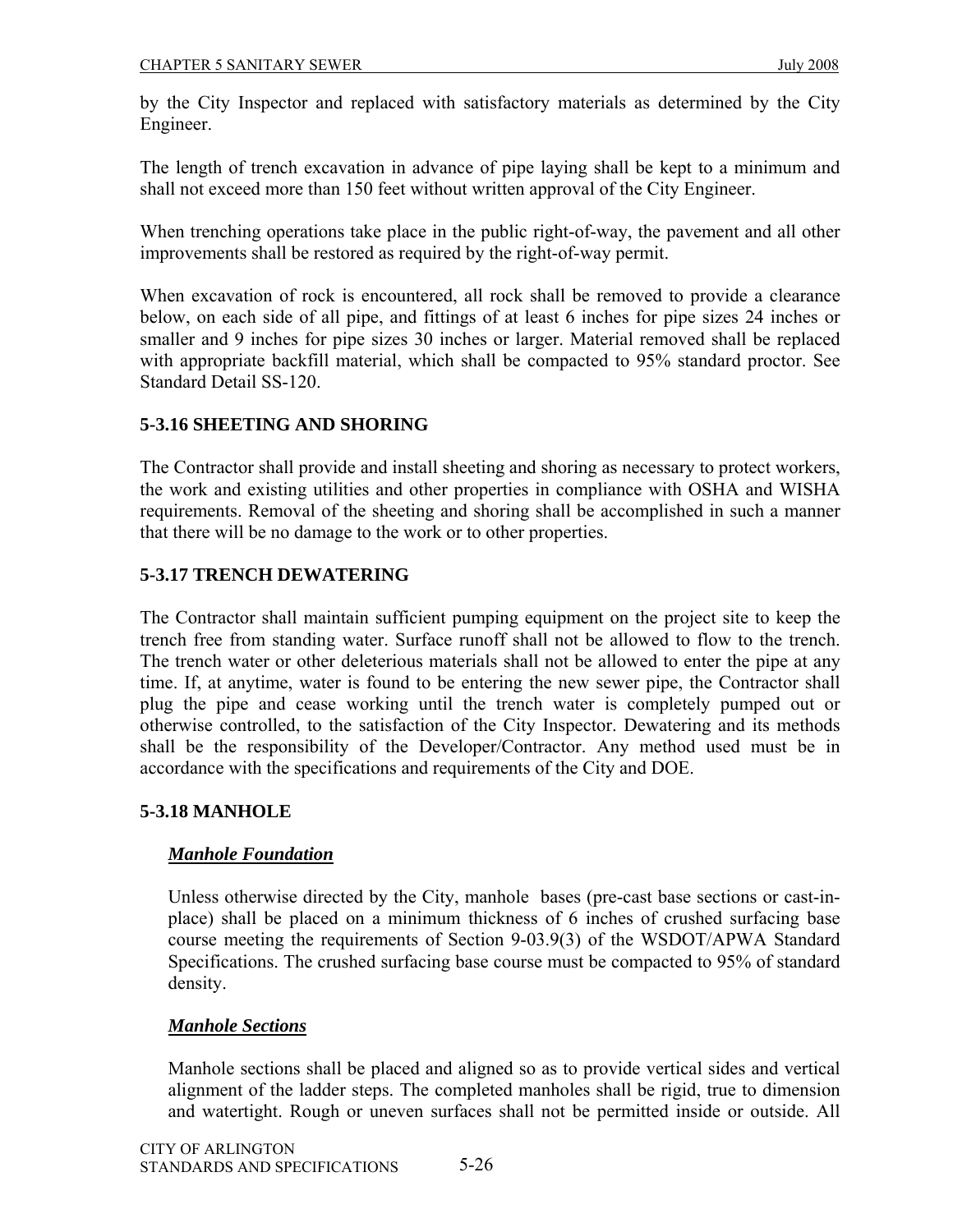manhole sections shall be newly manufactured and free of breaks or cracks.

Joints between pre-cast manhole elements shall be rubber gasketed in a manner similar to pipe joints conforming to ASTM C-443 and they shall be grouted inside and outside. The grout used between joints in the pre-cast sections and for laying manhole adjusting bricks shall be composed of two-part cement to one-part of plaster sand. All joints shall be thoroughly wetted and completely filled with grout, smoothed both inside and outside. Grout shall be ½ inch minimum thick and 3 inch minimum on each side of joints. The exterior joints shall receive a water proof coating that overlaps the manufacturer's water proofing by a minimum of 1 inch when required by the City Inspector. Shop drawings of the joint design shall be submitted to the City Inspector for approval prior to manufacture.

Completed joints shall show no visible leakage and shall conform to the dimensional requirements of ASTM 478. They must be inspected before backfill. See Standard Detail SS-010.

#### *Lift Holes and Steel Loops*

All manhole lift holes shall be completely filled with expanding grout and smoothed both inside and outside to ensure water tightness. All steel loops must be removed, flush with the manhole structure. The stubs shall be covered with grout and smoothed. Rough or uneven surfaces shall not be permitted.

#### *Manhole Channels*

All manholes shall be channeled unless otherwise approved by the City. Channels shall match existing sewer grades. Channels shall converge with smooth transitions rounded into well finished junctions. Channel sides shall be carried up vertically to the crown elevation of the various pipes. Concrete shelves between channels shall be smoothly finished, warped evenly and sloped to drain.

All manholes shall have a minimum drop of 0.10 feet to a maximum drop of 2.0 feet between the invert in and the invert out.

#### *Pipe Connections at Manholes*

All pipes except PVC pipe entering or leaving the manhole shall be provided with flexible joints within  $\frac{1}{2}$  of a pipe diameter or 12 inches, whichever is greater, from the outside face of the manhole structure. The flexible joint shall be placed on firmly compacted bedding, particularly within the area of the manhole excavation which normally is deeper than that of the sewer trench. Special care shall be taken to see that the openings through which pipes enter the manhole are completely and firmly rammed full of non-shrink grout to ensure water tightness.

PVC pipe connected to manholes shall be provided with a manhole adapter complete with gasket and approved by the City Engineer. No PVC pipe joint shall be placed within 10 feet of the outside face of the manhole.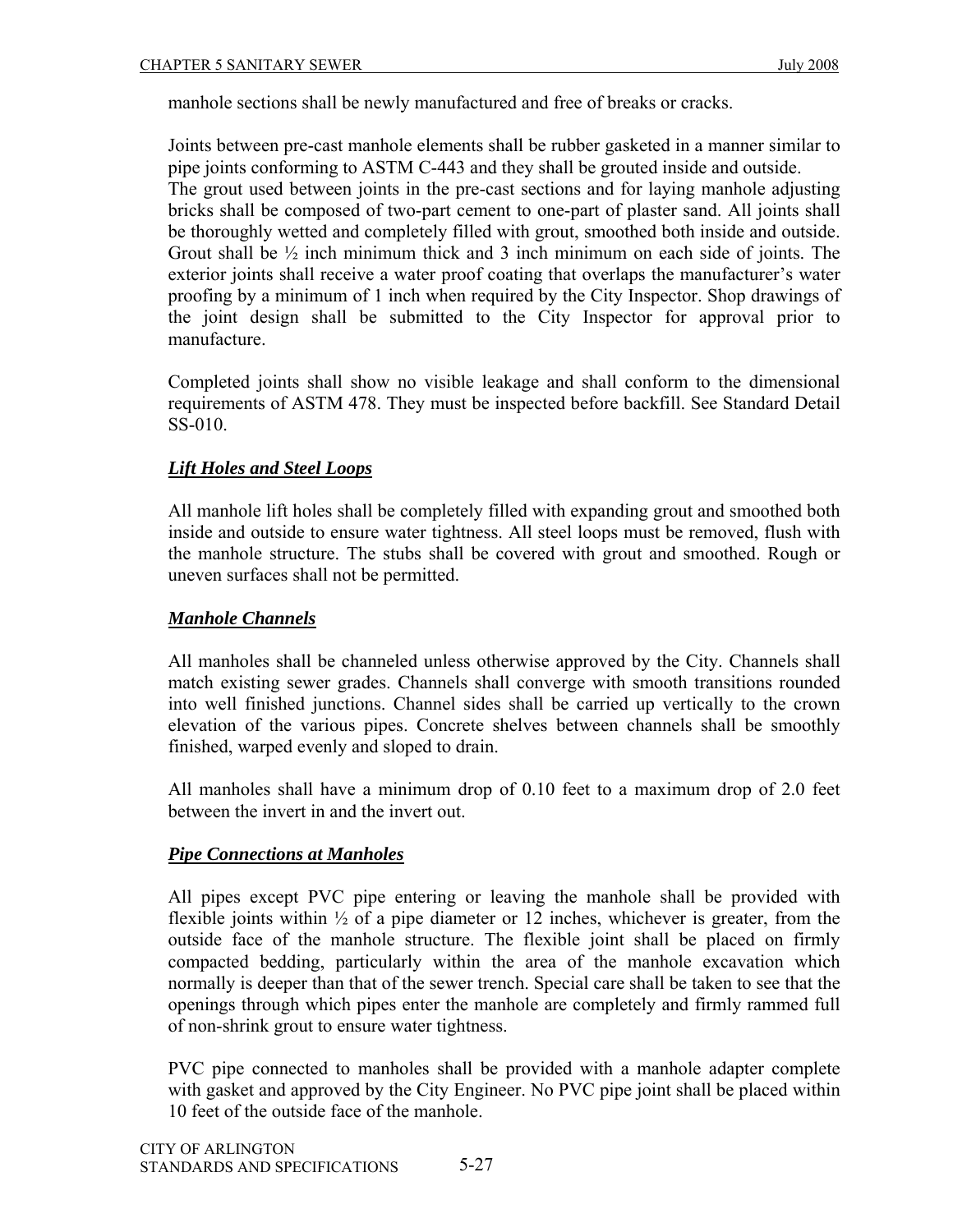All stubbed out pipes placed through manhole walls for future connections shall be suitably plugged and blocked, with bell end left intact in a manner acceptable to the City.

## *Drop Manholes*

Drop manholes shall be constructed with an outside drop connection per City Standard Detail SS-060 for new manholes. Inside drop structures may be allowed on connections to existing manholes if approved by the City Engineer.

# *Ladders*

Manhole ladders shall be installed in accordance with the approved manufacturer's recommended procedures and City Standard Detail SS-040 on sides of manholes opposite the pipe and channels if possible.

## *Connection to Existing Manholes*

When connecting to an existing manhole, check that the existing manhole diameter is adequate to accommodate the new sewer mains. The existing manhole may need upgrade or repair at the Developer's expenses. If the existing manhole access is less than 24 inches in diameter, and/or concentric cone (manhole over 7 feet deep), the manhole shall be upgraded to include new 24 inch ring and cover and/or eccentric cone. If connection to an existing manhole places a channel directly under access opening, move the ladder and rotate the cone section to place the access the over concrete shelf.

The Contractor shall verify invert elevations prior to construction. The crown elevation of laterals shall be the same as the crown elevation of the incoming pipe unless specified. The existing base shall be reshaped to provide a channel equivalent to that specified for a new manhole.

The Contractor shall excavate completely around the manhole to prevent unbalanced loading. The manhole shall be kept in operation at all times and the necessary precautions shall be taken to prevent debris or other material from entering the sewer, including a tight pipeline bypass through the existing channel if required.

Connection of new sewer pipe to an existing manhole shall be accomplished by using core drilled holes to match the size of pipe. All openings must provide a minimum of 1 inch and a maximum of 2 inch clearance around the outside circumference of the pipe. The transition of connecting channels shall be constructed so as not to interrupt existing flow patterns.

Upstream pipes, except PVC pipe, penetrating the walls of manholes shall be placed with the bell facing out such that the bell is placed snug against the outside wall of the structure as the angle of penetration allows. Pipe, except PVC pipe, leaving or entering the manhole shall be provided with a flexible joint within  $\frac{1}{2}$  of a pipe diameter, or 12 inches, whichever is greater. After pipes have been placed to their final position, they shall be grouted tight with non-shrink grout. PVC pipe shall be connected to an existing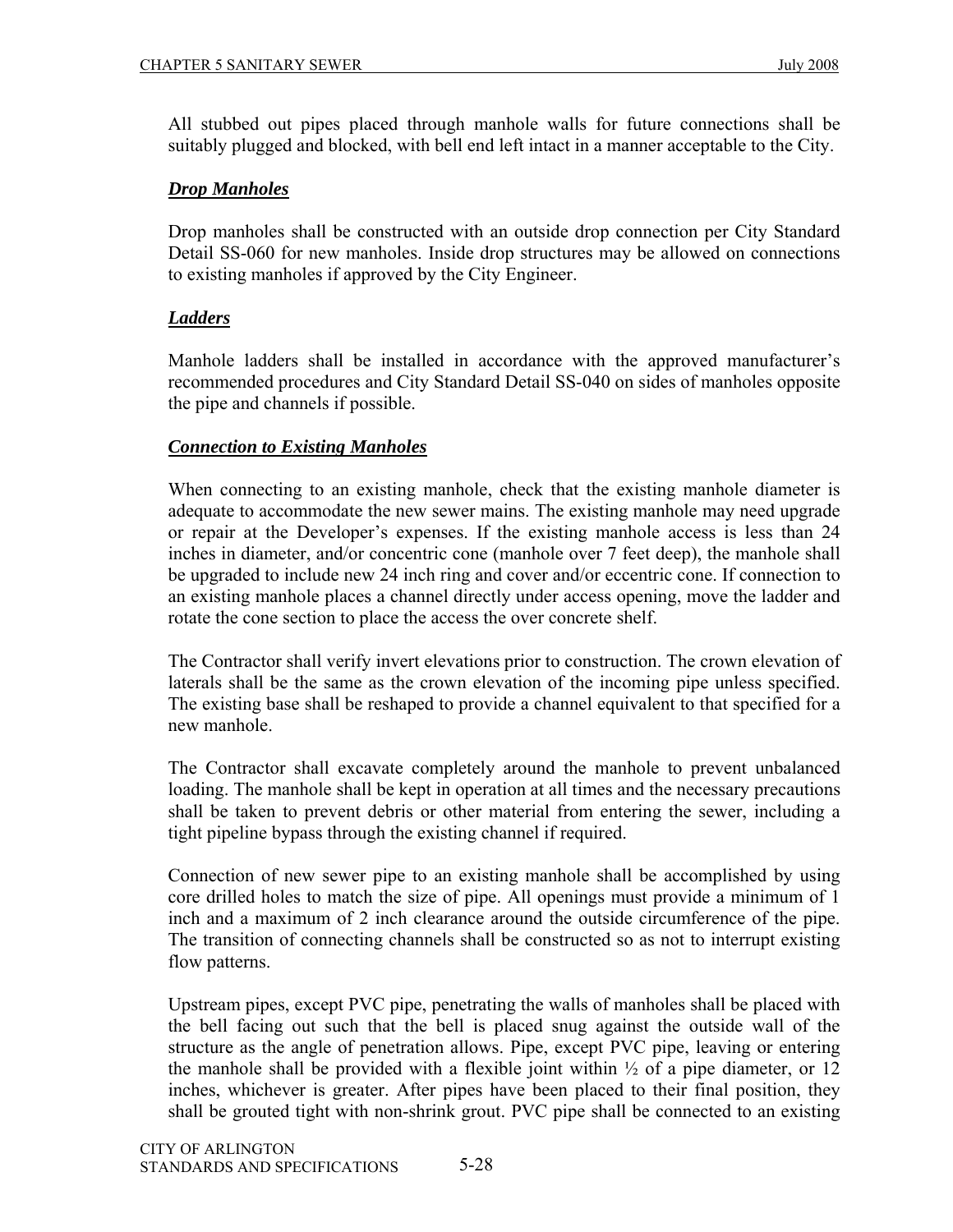manhole per these Standards.

The Contractor shall provide protective clothing and equipment (coveralls, gloves, boots, head covering, goggles, and respirators) to crews working with asbestos cement pipe in order to assure the workers' exposure to asbestos material be at or below the limit prescribed in WAC 296-62-07705.

Asbestos cement pipe shall be cut with a reed wheel cutter with controlled flowing water. Contaminated clothing shall be transported in sealed, impermeable bags and labeled in accordance with WAC 396-62-07705. Asbestos cement pipe shall be left and buried in the trench.

## *Pipe Plugging at Connections*

At the connection to the existing sewer system, Contractor shall physically plug all new sewer connections until all tests have been completed and the City approves the removal of the plugs.

## *Saddle Manhole*

A saddle manhole shall be constructed per City Standard Detail SS-020 and these Standards. The existing pipe shall not be cut until approval is received from the City.

## *Manhole Ring and Cover*

Manhole rings and covers shall be installed per City Standard Details SS-01 and SS-03. All castings shall be coated with bituminous coating prior to delivery at the job site. Manholes in paved areas shall match the finished grade of the pavement.

# *Grade Adjustment*

Manholes located in the public right-of-way, not less than 8 inches and not more than 26 inches shall be provided between the top of the cone (or slab for flat top manholes) and the bottom of the manhole frame. Grade adjustments shall be done within 24 hours after paving. Paving, repaving, and patching shall be completed within 72 hours.

Manhole rim elevations in unpaved areas (planters and grassed areas) shall be 4 inches to 6 inches above the finished grade or as directed by the City Inspector. See Standard Detail SS-070.

Locking cover shall be used for all manholes. Manholes shall not be located in areas subject to inflow. If a manhole must be located in an area subject to inflow in the opinion of the City Engineer, the manhole shall be equipped with a PRECO sewer guard watertight manhole insert or approved equal.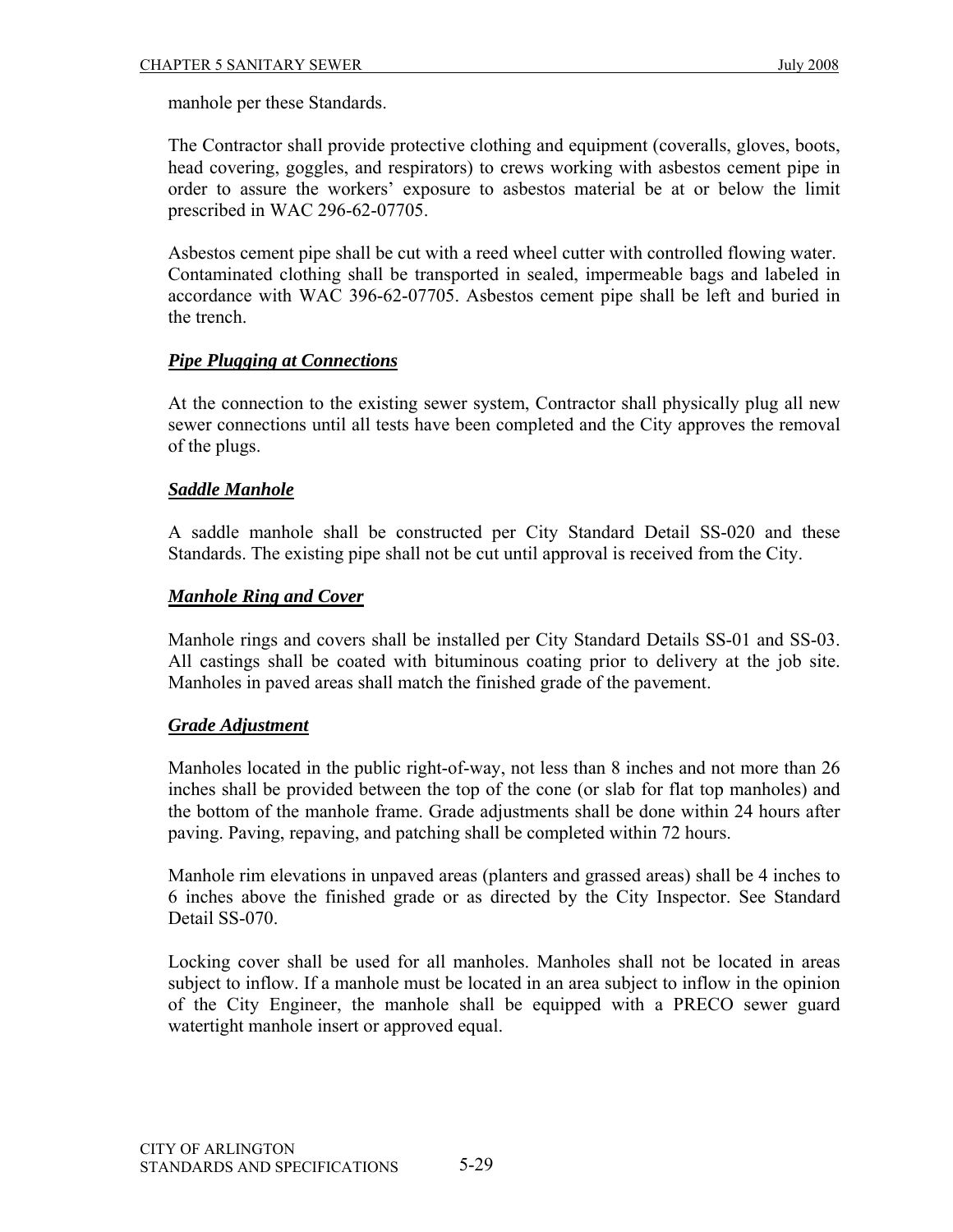#### **5-3.19 SEWER MAIN**

# *General*

No broken or defective sewer pipe and related materials will be allowed to be used.

The maximum permissible trench width between the foundation level and to 12 inches above the pipe shall be 40 inches for pipe 15 inches or smaller or  $1\frac{1}{2}$  times the inside diameter plus 18 inches for pipes 18 inches or larger. See City Standard 120. If the maximum trench width is exceeded without authorization from the City Inspector, the Developer will be required to provide pipe of higher pressure class or to provide a higher class of bedding, at the discretion of the City Engineer.

During excavation and installation of the sewer lines and placement of trench backfill, excavations shall be kept free of water. The Developer shall control surface run-off so as to prevent entry and collection of water in excavations. The static water level shall be drawn down a minimum of 1 foot below the bottom of the excavation so as to maintain the undisturbed state of the foundation soils and along the placement of any fill or backfill to the required density. The dewatering system shall be installed and operated so that the groundwater level outside the excavation area is not reduced to the extent which would damage or endanger adjacent structures or property.

# *Pipe Bedding*

Pipe bedding shall be <sup>3</sup>/<sub>8</sub> inch minus manufactured pea gravel. Bedding will be to the pipe zone shown on the City Standard Detail SS-120. The pipe zone is identified as 6 inches below the bottom of the pipe to 12 inches above the top of pipe.

Bedding shall be installed and spread smoothly so that the pipe is uniformly supported. Subsequent lifts are not to exceed 6 inches in thickness and shall be installed to the crown of the pipe. All lifts shall be individually compacted to 90% of the maximum density as determined by ASTM D-698. A 12 inch lift of material shall be placed and compacted over the crown of the pipe prior to backfilling the trench. The Developer may use Controlled Density Fill (CDF) for pipe backfill above the pipe's invert level.

#### *Laying Sewer Pipe*

All sewer main installations shall have line and grade set by survey, prior to construction. Staking shall show each manhole, cuts to all inverts. All sewer mains shall be straight between manholes at a minimum depth of 7 feet measured from the invert, unless otherwise approved in writing by the City Engineer or shown on the approved plans.

The Contractor may use any method such as "line and batter board" and "laser beam" etc., which would allow the Contractor to accurately transfer the control points provided by the Surveyor in laying the pipe to the designated alignment and grade.

When using the "line and batter board" method, the Developer shall transfer line and grade into the ditch where they shall be carried by means of a taut grade line supported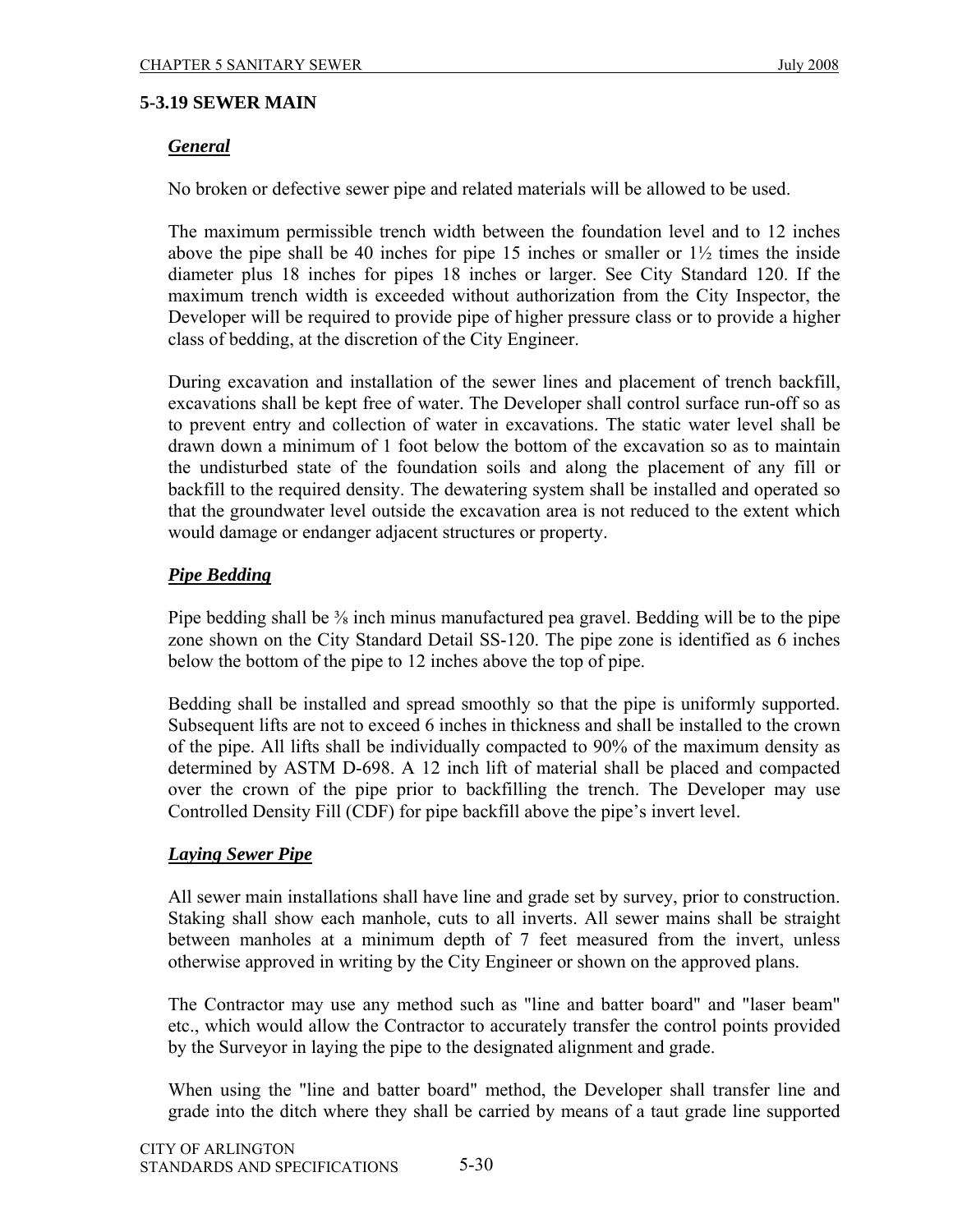on firmly set batter boards at intervals of not more than 30 feet. Not less than three batter boards shall be in use at one time. In the event that the batter boards do not line up, the work shall be immediately stopped and the cause remedied before proceeding with the work.

When using a "laser beam" to set pipe alignment and grade, the Developer shall constantly check the position of laser beam from surface hubs provided by the Surveyor to ensure the laser beam is still on alignment and grade. In the event the laser beam is found out of position, the Contractor shall stop working and make the necessary corrections to the laser beam equipment and pipe installed.

There shall be a minimum horizontal clearance between sewer and water main of 10 feet, unless a design alternative has been specifically approved by the City Engineer. Sanitary sewers shall be installed lower than water mains whenever possible. Where sanitary sewers and water mains cross, there shall be a minimum vertical separation of 18 inches between water mains and sanitary sewer mains unless an alternative design has been specifically approved by the City Engineer.

Sanitary sewers laid 14 feet and deeper must be epoxy coated ductile iron pipe of Class 52 or C-900 PVC.

Trenches shall be excavated to a depth and grade required. Pipe bedding shall be placed to provide a uniform and continuous bearing and support for the pipe on solid undisturbed or compacted ground.

Sewer lines shall be laid upgrade from the starting point of connection on the existing sewer or from a designated starting point, as approved by the City Inspector. Sewer pipe shall be installed with the bell end forward or upgrade. After placing a length of pipe in the trench, the spigot shall be centered in the bell and the pipe forced home and brought to correct line and grade. During joining, the pipe shall be partially supported to minimize unequal lateral pressure and to maintain concentricity. Pipe handling after the gasket has been affixed shall be carefully controlled to avoid disturbing and dislocating the gasket. Any disturbed or dislocated gaskets shall be removed, cleaned, replaced and lubricated before joining the sections.

The maximum amount of open trench on streets and roadway shoulders shall not exceed 150 feet at any one time, unless specifically approved by the City Inspector. The Developer shall ensure that the project site is a safe environment at all times. At the end of each day all open trenches must either be backfilled or covered with steel plates and barricaded with attached flashing yellow lights to prevent vehicles, people and animals from falling into the trench.

The Contractor shall provide experienced personal on-site to oversee the construction process during all shoring operations. Where conditions exist which require shoring, the Contractor shall adequately shore trenches to protect existing property, utilities, pavement etc. and to provide safe working conditions inside and above the trench. The method of shoring shall be according to the Contractor's design. The Contractor may elect to use a combination of shoring and over break, tunneling, boring, sliding trench shields, or other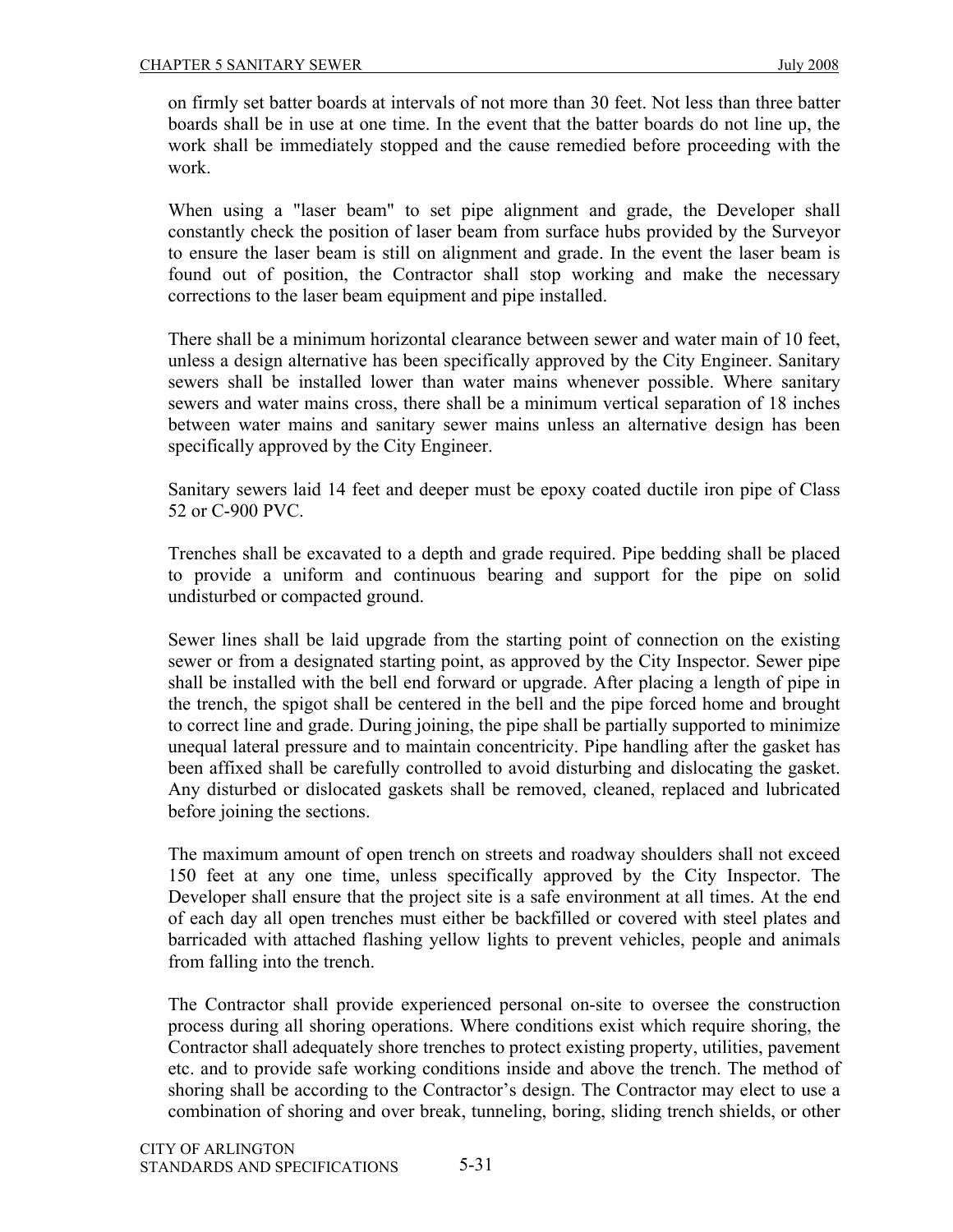methods to accomplish the work, provided the method(s) meet all applicable local, State and Federal safety codes. Damages resulting from improper cribbing or from failure to crib shall be the sole responsibility of the Developer.

Compaction tests shall be required for all backfilled trenches in paved public roadways and in roadway shoulders. A minimum of one test location shall be chosen by the City Inspector for every 200 lineal feet of sewer main installed. The City Inspector has the discretion to require additional tests, in locations specified by the City Inspector. All testing shall be at the expense of the Developer.

The Contractor shall remove all excavated trench material deemed by the City Inspector to be unsuitable for trench backfill at the Contractors expense.

No construction materials, soil, debris etc. shall be stockpiled in the public right-of-way unless specific permission is granted in writing by the City Inspector.

Under no circumstances shall pipe materials be dropped or dumped into trench. Broken or otherwise defective pipe shall be removed from the job site and replaced.

Every precaution shall be taken to ensure foreign material does not enter the pipe. When pipe laying is not in progress, the open ends of the pipe shall be closed by a water tight plug or other means approved by the City Inspector. If water is in the trench when work resumes, the seal on the pipe shall remain in place until the trench is completely pumped dry. No pipe shall be laid in water, or when in the opinion of the City Inspector, trench conditions are unsuitable.

No willows, poplars, cottonwoods, birches, soft maple, gum or any other tree or shrub whose roots are likely to obstruct public sewers are allowed within 30 feet of any public sewer. Any of these trees found to be located within 30 feet of a proposed sewer main shall be removed at the Developer's expense.

#### *Connection to Existing Pipe*

When connecting to the end of a existing pipe known to have a bell at the end of the pipe, a new pipe in the same material as the existing pipe, plans can specify connection by inserting a spigot of the new pipe into the existing bell end, with a "donut" gasket.

When connecting to the end of a existing pipe known to have a plain end, or must be cut, plans shall specify use of a coupling to connect new and existing lines.

Couplings and O-ring adapters utilized for joining pipes of dissimilar materials or different nominal sizes shall be flexible elastomeric PVC as manufactured by Fernco, Inc. or approved equal. Couplings shall be supplied with 316 stainless steel band clamps, fasteners and shear rings as applicable to the sizes and types that are being connected together.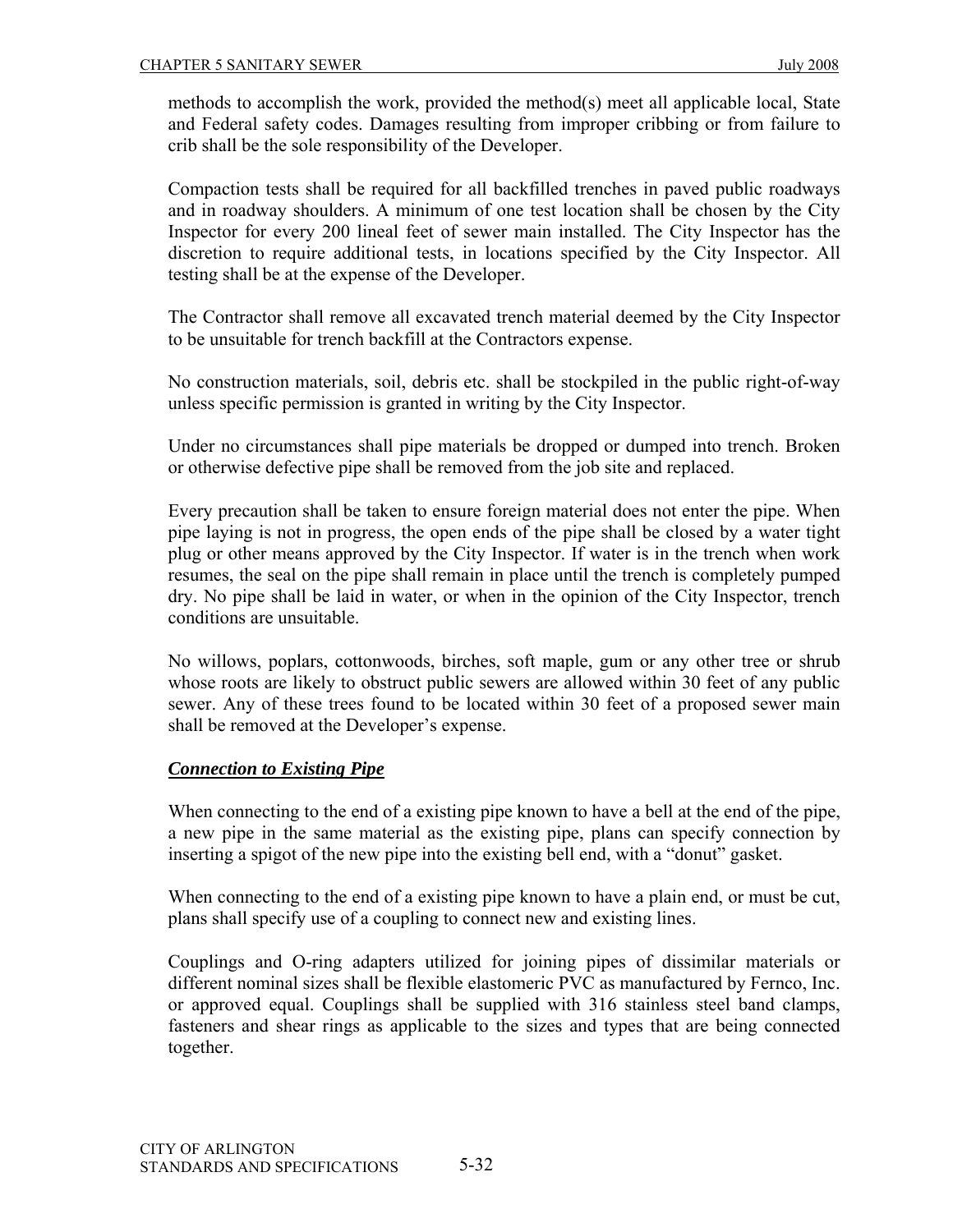## *Plugs and Connections*

All fittings shall be capped or plugged with a plug of an approved material and gasketed with the same gasket material as the pipe unit, or the pipe shall be fitted with an approved mechanical stopper, or the pipe shall have an integrally cast knock-out plug. The plug shall be able to withstand all test pressures without leaking.

## *Jointing*

Where it is necessary to break out or connect to an existing sewer during construction, only new pipe having the same inside diameter will be used in reconnecting the sewer. Where joints must be made between pipes with a mismatched wall thickness, the Developer shall use flexible gasket coupling, adapter or coupling-adapter to make a watertight joint. Couplings shall be those manufactured by "Romac", "Smith Blair", or approved equal for reinforced pipes and "Fernco" or approved equal as approved by the City Inspector for non-reinforced pipes.

## *Jacking, Auguring and Tunneling*

See Section 2-10 – Underground Utilities.

## *Slope*

All sanitary sewers shall be designed and constructed to give mean velocities, of not less than 2.0 feet per second when flowing full. The slopes shall meet the minimum required in these Standards.

#### *Sewer Abandonment*

Existing sewer lines to be abandoned shall be removed or filled completely with sand, concrete or controlled density fill. At the manhole connection, where existing sewer main is to be abandoned, the manhole shall be rechanneled with 3,000 psi cement concrete.

#### *Cleaning and Testing of Sanitary Sewer*

All sanitary sewer pipe shall be cleaned and tested after backfilling. Testing shall be by either exfiltration or low pressure air method. The Contractor has the option to select the method of testing, unless the ground water table is such that the City Inspector may require the infiltration test.

The Contractor shall clean and flush all sewer lines with clean water using approved jet vactoring equipment prior to testing.

All testing shall be under the direction and in the presence of the City Inspector. The Developer shall notify the City Inspector at least 2 business days prior to the start of any testing. Cleaning and testing of sewer lines shall be completed within 15 business days after backfilling of sewer lines and structures. Any additional delay will require the written consent of the City Inspector. The Developer shall furnish all labor, materials,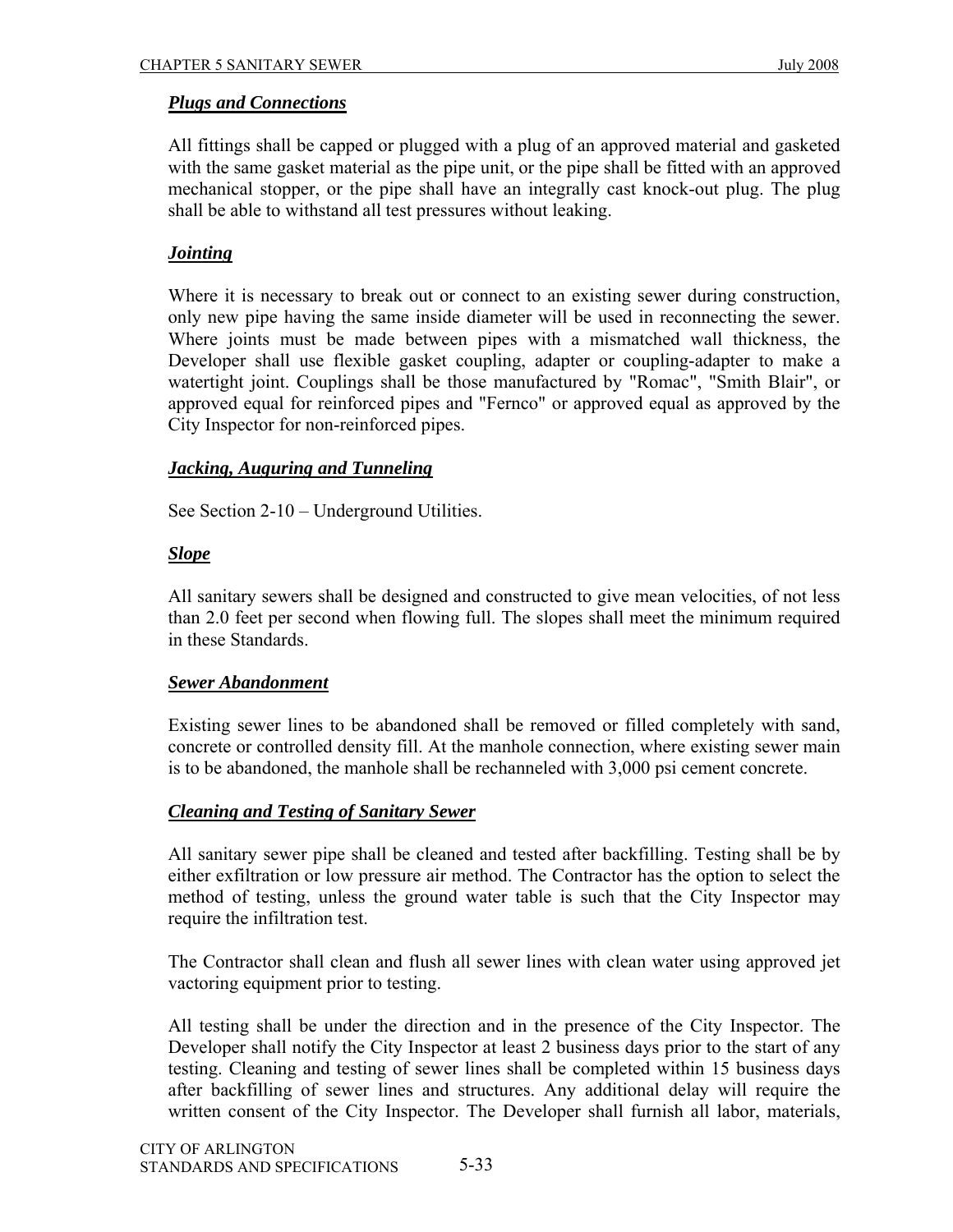tools, and equipment necessary to make clean and test the sewer lines. Any damage resulting from testing shall be repaired by the Developer to the satisfaction of the City Inspector.

All tees and stubs shall be plugged with flexible jointed caps, or acceptable alternate, securely fastened to withstand the internal test pressure. These plugs or caps shall be readily removable and their removal shall provide a socket suitable for making a flexible jointed lateral connection or extension.

Testing of sewer mains shall include a television inspection by the Contractor. Television inspection shall be done after the air test has passed and before the roadway is paved. Immediately prior to a television inspection, enough water shall run down the line so it comes out the lower manhole. A copy of the VHS video tape and written report shall be submitted to the City. Acceptance of the sewer will be made after the tape has been reviewed and approved by the City Inspector. Any tap to an existing system needs to be televised as well. No ponding within the sanitary sewer line will be accepted.

If the Contractor elects to test larger diameter pipe one joint at a time, leakage allowances shall be converted from GPH per 100 feet to GPH per joint by dividing the number of joints occurring in 100 feet. If leakage exceeds the allowable amount, corrective measures shall be taken and the line shall be re-tested to the satisfaction of the City Inspector.

A mandrel test in accordance with Section 7-17.3(2)G of the WSDOT/APWA Standards and Specifications may be required for sewers mains (not side sewers).

If any sewer installation fails to meet the requirements of the test method used, the Developer shall determine the source or sources of the leakage and shall replace all defective pipes. The complete pipe installation shall meet the requirements of the test method used before being considered acceptable. Replacement of defective pipe shall not commence until the Developer has received approval of their plan from the City Inspector.

#### *Exfiltration Test*

Prior to exfiltration leakage testing, the Developer may fill the pipe with clear water to permit normal absorption into the pipe walls provided, however, after filling the pipe the Developer shall complete the leakage test within 24 hours. When under test, the allowable leakage shall be limited according to the provisions which to follow. Specified allowances assume pre-wetted pipe.

Leakage shall be no more than 0.28 GPH per inch diameter per 100 feet of sewer, with a hydrostatic head of 6 feet above the crown at the upper end of the test section, or above the natural groundwater table at the time of test, whichever is higher. The length of pipe tested shall be limited so that the pressure at the lower end of the section tested does not exceed 16 feet of head above the invert, and in no case shall the length of pipe being tested be greater than 700 lineal feet or the distance between manholes, whichever is shorter.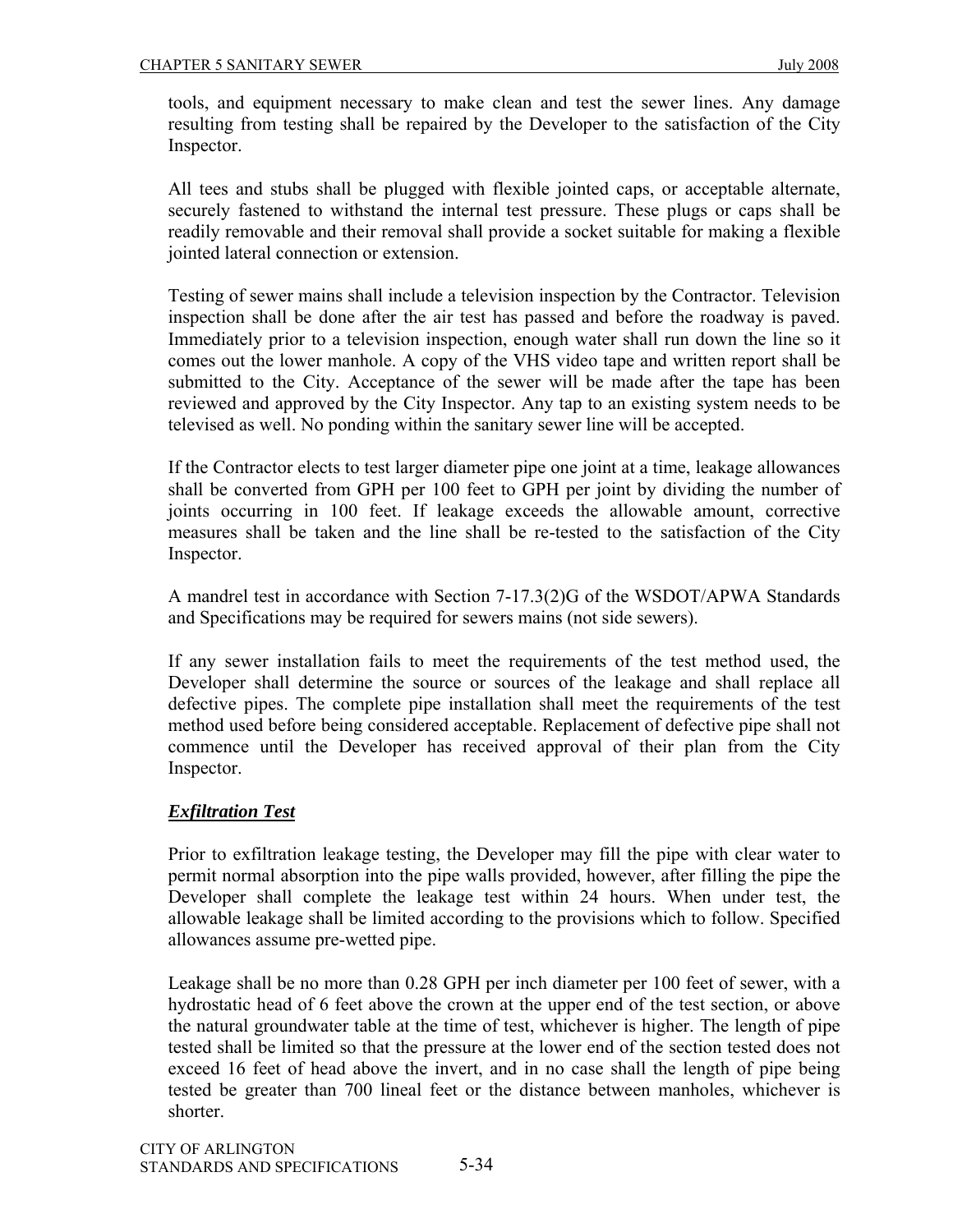Maximum leakage (in gallons per hour)  $=$ 

$$
0.28 \times \frac{\sqrt{H}}{\sqrt{6}} \times Dx \frac{L}{100}
$$

Where:  $D =$  diameter (in.)  $L =$  length of pipe (ft.)  $H = test head (ft.)$ 

When the test is to be made one joint at a time, the leakage per joint shall not exceed the computed allowable leakage per length of pipe.

# *Television Inspection*

All new sanitary sewer mains within the public right-of-way and those in the easements to be maintained by the City will be subject to a visual inspection with a TV camera. Any deficiencies noted by the TV camera inspection shall be corrected to the satisfaction of the City Inspector.

# **5-3.20 SANITARY SIDE SEWERS**

# *Fittings and Clean-outs for Side Sewers*

All fittings shall be factory produced and shall be designed for installation on the pipe to be used. Fittings shall be of the same quality and material as the pipe used, except when installing a PVC insert on existing pipe.

Side sewers shall be connected to the tee provided in the public sewer where such is available, utilizing approved fittings or adapters. Where no tee is provided or available, connection shall be made by the use of a Romac tapping tee or core drilled INSERT-A-TEE. See City Standard Detail SS-100.

All side sewers shall have a 6 inch clean-out at the property line per City Standard Detail SS-080. The riser portion of the clean-out shall be PVC unless otherwise approved by the City Inspector. For longer side sewer installations, extra clean-outs will be required at spacing not to exceed 100 feet.

# *Marking of Side Sewers*

Tracer tape shall be installed over side sewer pipes and side sewer stubs. The tracer tape shall be placed 24 inches to 48 inches below the finished grade and it shall extend its full length. The location of all side sewers shall be marked with a 12 gauge wire and 2 inch x 4 inch wood marker at the termination of the stub. The marker shall be connected to the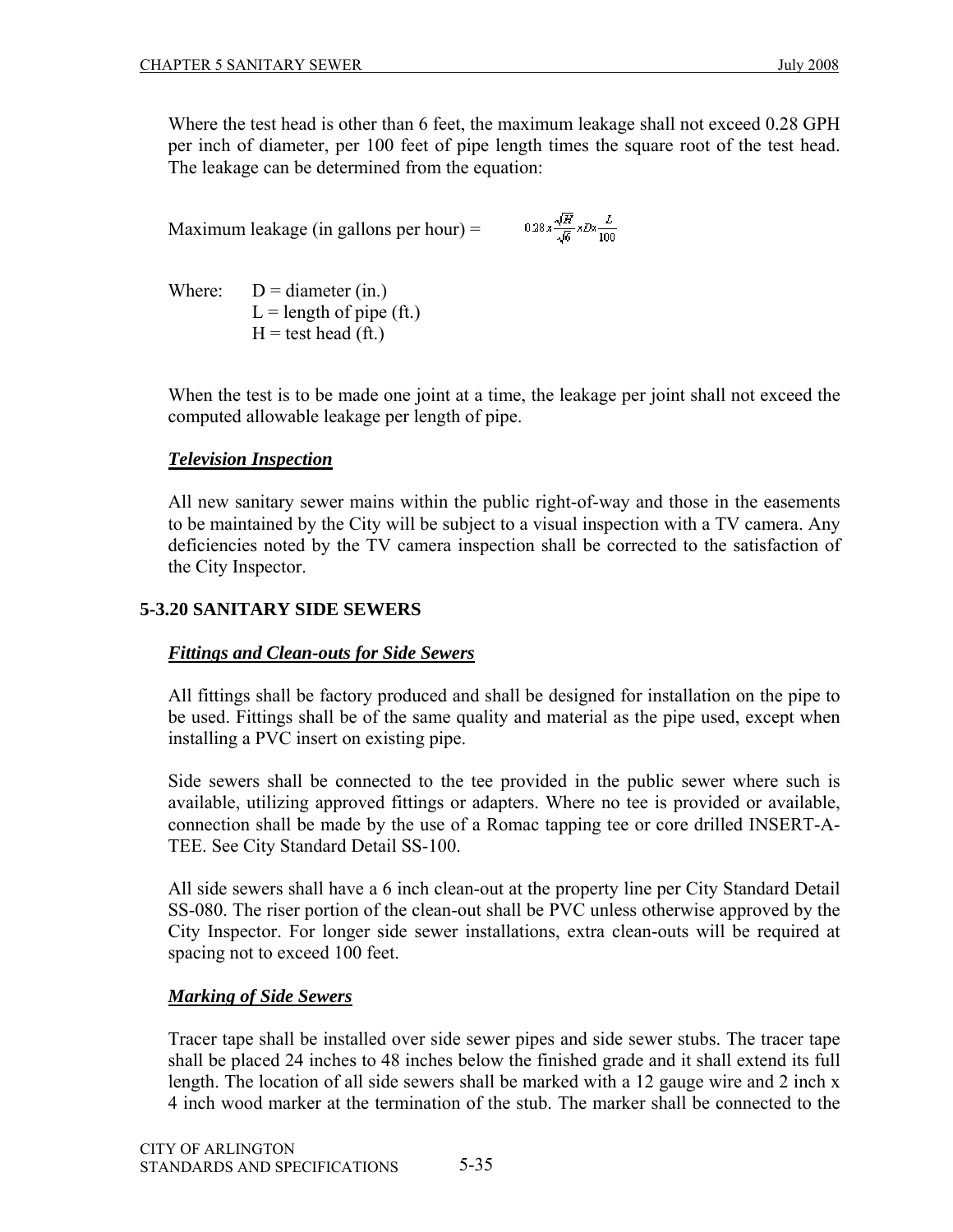pipe at the invert and wrapped around marker post. Above the ground surface, it shall be painted white with black letters of 2 inches in height "SEWER LOT xx INVERT DEPTH xx". Offset markers may be used when the side sewer location is within an existing driveway or other obstacle.

#### *Testing of Side Sewers*

All side sewers shall be tested after backfill. Side sewers that are reconstructed or repaired to a length of 10 feet or more shall be tested for water-tightness. Testing of newly reconstructed sections of side sewers consisting of a single length of pipe will not be required. Testing shall be performed in the presence of the City Inspector in accordance with these Standards or as directed by the City Inspector.

When a new side sewer is installed, the entire length of new pipe installed shall be tested.

In cases where a new tap is made on the main, the first joint of pipe off the main shall be installed with a test tee, so that an inflatable rubber ball can be inserted for sealing off the side sewer installation for testing. In cases where the side sewer stub is existing to the property line, the test ball may be inserted through the clean-out wye to test the new portion of the side sewer installation.

#### *Side Sewer As-Built Plans*

The as-built drawings shall show the following:

- 1) Location of the side sewer, its connection with the building(s) and all dimensions.
- 2) Show station as distance of side sewer tee from the center of the next downstream manhole.
- 3) The depth and point of connection of the side sewer to the sanitary sewer main.
- 4) Any additional information which might be deemed pertinent.

#### *Side Sewer Demolition*

Side sewer demolition shall be performed prior to removal of building foundation. The side sewer for each building shall be excavated and removed from the house connection to the property line or the main as required by the City. The contractor shall cap the end of the side sewer to remain in place. Side sewer demolition shall be performed in the presence of the City Inspector.

#### **5-3.21 CLEANOUT**

All clean-outs in the City right-of-way or easements shall be extended to grade and a 3 feet x 3 feet x 4 inch concrete pad shall be installed around all clean-outs in unpaved areas. See City of Arlington Standard Detail SS-080.